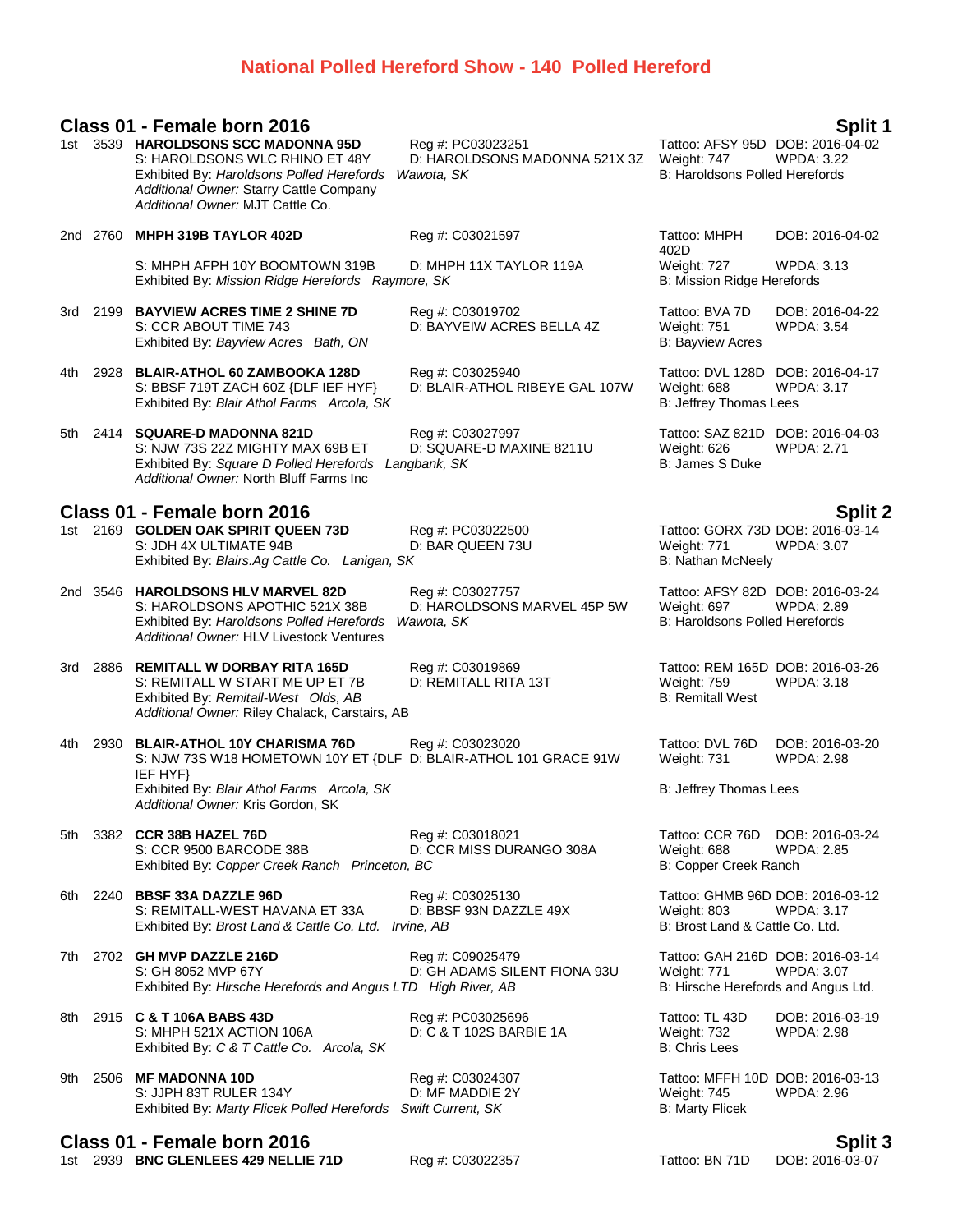S: KJ 647U REDEEM 429Y D: BNC 111Y NELLIE 308A Weight: 772 WPDA: 2.99<br>Exhibited By: Glenlees Farm Arcola, SK B: BNC Polled Herefords Exhibited By: Glenlees Farm Arcola, SK *Additional Owner:* Blairs.Ag, Lanigan, SK

S: REMITALL W START ME UP ET 7B D: GLENLEES 101N BAILEY 78Y Weight: 894 WPDA: 3.39 Exhibited By: *Remitall-West Olds, AB* B: Remitall West Order, AB B: Remitall West

3rd 3511 **HAROLDSON´S ZENA 48Y 52D** Reg #: C03023250 Tattoo: AFSY 52D DOB: 2016-03-11 S: HAROLDSONS WLC RHINO ET 48Y D: HAROLDSONS ZENA T100 100Y Weight: 0 WPDA: 0.00<br>Exhibited By: *Haroldsons Polled Herefords Wawota. SK* B: Haroldsons Polled Herefords Exhibited By: *Haroldsons Polled Herefords Wawota, SK Additional Owner:* Brooks Farms

4th 3381 **CCR 7110 FELICITY 59D** Reg #: C03017986 Tattoo: CCR 59D DOB: 2016-03-01<br>S: KCL WPF THE PROFESSOR 7110ET D: CCR 199S FELICITY 239U Weight: 726 WPDA: 2.75 S: KCL WPF THE PROFESSOR 7110ET Exhibited By: *Copper Creek Ranch Princeton, BC* B: Copper Creek Ranch

5th 3015 **MANCHESTER 39A PIN UP 656D** Reg #: C03025518 Tattoo: MAN 656D DOB: 2016-03-09 Exhibited By: Manchester Polled Herefords Senlac, SK

6th 2920 **C & T AYWON 106A JANIE 17D** Reg #: PC03025689 Tattoo: TL 17D DOB: 2016-03-02 S: MHPH 521X ACTION 106A D: C & T 19R JANIE 60Z Weight: 792 WPDA: 3.01<br>
Exhibited Bv: C & T Cattle Co. Arcola. SK B: Chris Lees B: Chris Lees Exhibited By: C & T Cattle Co. Arcola, SK *Additional Owner:* Ross Madsen Wauchope SK

7th 3114 **HMS HI-CLIFFE 305A DIAMOND 64D** Reg #: C03021721 Tattoo: HMS 64D DOB: 2016-03-02 S: TCF JVJ 11X THE GOODS 305A D: HI-CLIFFE XCEL 64X Weight: 846<br>Exhibited By: HMS Hi-Cliffe Outlook. SK B: HMS Hi-Cliffe Exhibited By: HMS Hi-Cliffe Outlook, SK

8th 2924 **BLAIR-ATHOL 7B DAHLIA 33D** Reg #: C03023018 Tattoo: DVL 33D DOB: 2016-03-01<br>S: REMITALL-W START ME UP ET 7B {DLF D: DS PURE RONDA 10X Weight: 789 WPDA: 2.99 S: REMITALL-W START ME UP ET 7B {DLF IEF HYF} Exhibited By: *Blair Athol Farms Arcola, SK* B: Duncan Lees *Additional Owner:* HBM Farms, Ont.

2239 **BBSF 33A UNIQUE 73D** Reg #: C03021527 Tattoo: GHMB 73D DOB: 2016-03-02 S: REMITALL-WEST HAVANA ET 33A D: BBSF 465Y UNIQUE 97B Weight: 780 Exhibited By: *Brost Land & Cattle Co. Ltd. Irvine, AB* B: Brost Land & Cattle Co. Ltd.

**Class 01 - Female born 2016 Split 4** 1st 2933 **BLAIR-ATHOL 7B MARVEL 20D** Reg #: C03023019 Tattoo: DVL 20D DOB: 2016-0<br>S: REMITALL-W START ME UP ET 7B {DLF D: BYEVISTA 138W LASS 38Y Weight: 718 WPDA: 2.68 S: REMITALL-W START ME UP ET 7B {DLF D: BYEVISTA 138W LASS 38Y Weight: 718 WPDA: 2.68 IEF HYF} Exhibited By: *Blair Athol Farms Arcola, SK* B: Duncan Lees *Additional Owner:* Erin Brook Herefords, Rea Mahaffy, Ont.

2nd 2231 **BROOKS 521X 35B RIKKI 11D**<br>S: TH 122 71I VICTOR 521X ET **D: BROOKS 2429 RIKKI 35B** Weight: 805 WPDA: 2.93 S: TH 122 71I VICTOR 521X ET **D: BROOKS 2429 RIKKI 35B** Weight: 805<br>Exhibited By: *Brooks Farms Alameda. SK* B: 2.933 B: 2.933 B: 2.933 B: 2.933 B: 2.933 B: 2.933 B: 2.933 B: 2.93 Exhibited By: Brooks Farms Alameda, SK

3rd 2918 **C & T KL 218Z LASSIE 12D** Reg #: C03028171 Tattoo: CTKL 12D DOB: 2016-02-26 S: MHPH 118U ZAPPA 218Z D: MCCOY 60U LASSIE 56X Weight: 788 WPDA: 2.94 Exhibited By: C & T Cattle Co. Arcola, SK

4th 2236 **BBSF 76A CINDY 20D** Reg #: C03021501 Tattoo: BLE 20D DOB: 2016-02-19<br>S: BBSF 719T ADEEM 76A D: BBSF 21T CINDY 48B Weight: 753 WPDA: 2.74 S: BBSF 719T ADEEM 76A D: BBSF 21T CINDY 48B Weight: 753 Exhibited By: *Brost Land & Cattle Co. Ltd. Irvine, AB* B: Erica Laine Brost B: Erica Laine Brost

5th 2237 **BBSF 312 ROSE 119D** Reg #: C03024787 Tattoo: GHMB

D: BLAIR-ATHOL 101 HEIDI 17U

S: DCR 713 ICONIC 312 D: BBSF 21T ROSE 119Z Weight: 939 WPDA: 3.43 Exhibited By: *Brost Land & Cattle Co. Ltd. Irvine, AB* B: Brost Land & Cattle Co. Ltd.

6th 2672 **DOUBLE DEUCE EBONY 115D**<br>S: ANL BCL 521X VICTOR 4A D: DOUBLE DEUCE EBONY 115W Weight: 928 WPDA: 3.44 Exhibited By: *Double Deuce Acres Regina, SK* 

7th 2935 **BLAIR-ATHOL 0124 BLAZE 18D** Reg #: C03023027 Tattoo: DVL 18D DOB: 2016-02-25 S: RST TIME´S A WASTIN´ 0124 {DLF IEF HYF} Exhibited By: *Blair Athol Farms Arcola, SK* B: Duncan Lees *Additional Owner:* HBM Farms, Ont.

D: MANCHESTER 21X PIN UP 454B Weight: 702 WPDA: 2.74<br>enlac, SK B: Manchester Polled Herefords

D: DS PURE RONDA 10X

2nd 2891 **REMITALL W BAILEY 121D** Reg #: C03019856 Tattoo: REM 121D DOB: 2016-03-01

119D DOB: 2016-02-20

D: DOUBLE DEUCE EBONY 115W Weight: 928 WPDA: 3.44<br>K<br>B: Double Deuce Acres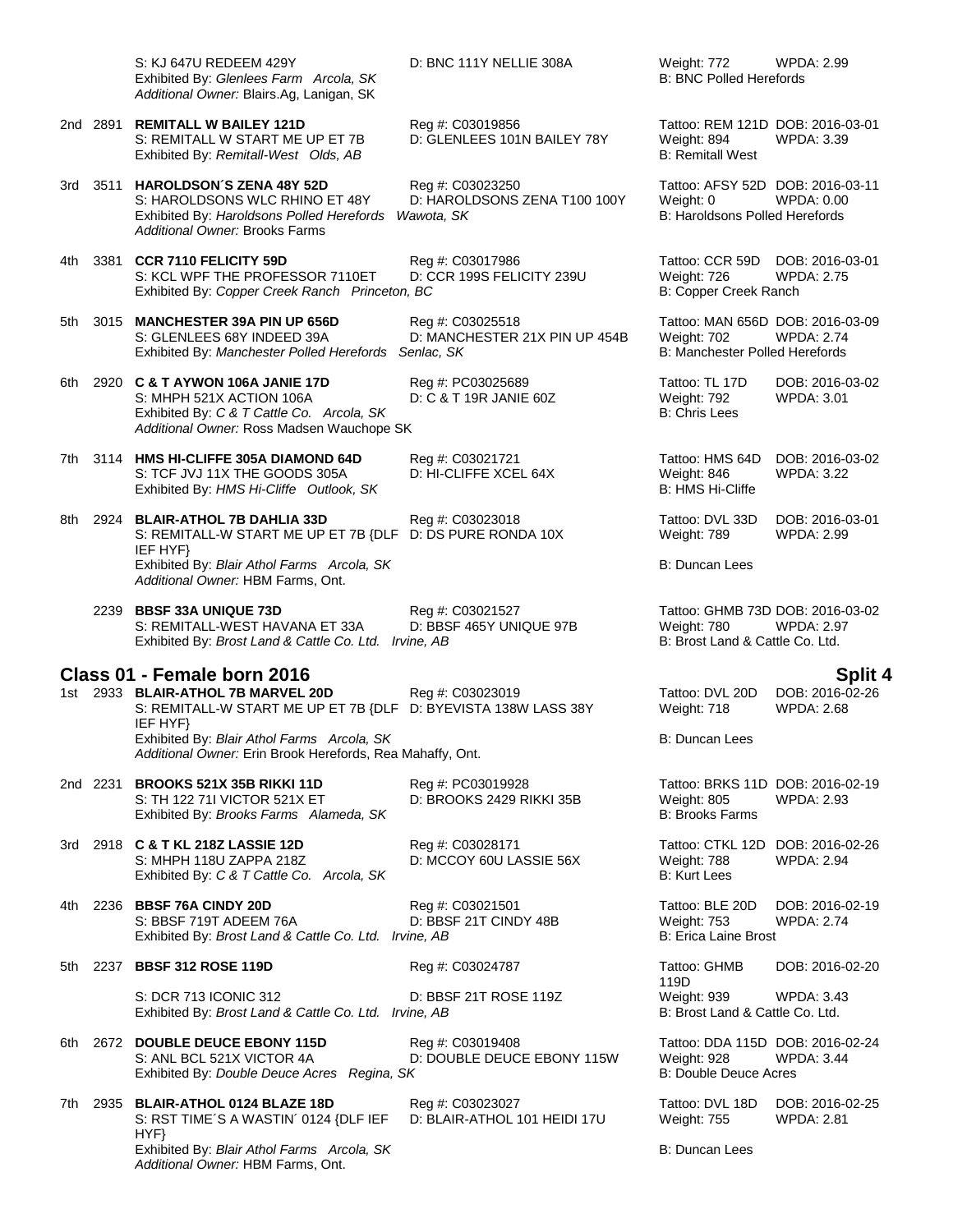| 8th  |          | 3490 KW DIXIE 57D<br>S: GLENLEES 719T DECOY ET 29A<br>Exhibited By: Webber Farms Midale, SK                                                                                        | Reg #: C03022786<br>D: LV DIXIE L 57Z                            | Tattoo: AW 57D<br>Weight: 781<br>B: Ashtyn Webber                                        | DOB: 2016-02-28<br><b>WPDA: 2.94</b> |
|------|----------|------------------------------------------------------------------------------------------------------------------------------------------------------------------------------------|------------------------------------------------------------------|------------------------------------------------------------------------------------------|--------------------------------------|
|      |          | Class 01 - Female born 2016                                                                                                                                                        |                                                                  |                                                                                          | <b>Split 5</b>                       |
|      |          | 1st 2978 ANL 425X MISSISSIPPI 3560A 55D<br>S: TH 89T 743 UNTAPPED 425X ET<br>Exhibited By: ANL Polled Herefords Steelman, SK<br>Additional Owner: Cooper Brokenshire               | Reg #: C03020541<br>D: WCC MISS MISSISSIPPI 3560A                | Tattoo: KKL 55D<br>Weight: 773<br><b>B: ANL Polled Herefords</b>                         | DOB: 2016-02-18<br><b>WPDA: 2.80</b> |
|      |          | 2nd 2759 M-R 36N BEYONCE 22D<br>S: HF 4L BEYOND 36N<br>Exhibited By: Mission Ridge Herefords Raymore, SK                                                                           | Reg #: C03022469<br>D: M-R 812W MISS ZENA 22Z                    | Tattoo: APKO 22D DOB: 2016-02-07<br>Weight: 926<br>B: Mission Ridge Herefords            | <b>WPDA: 3.23</b>                    |
| 3rd  |          | 3534 HAROLDSONS ABBY 48Y 12D<br>S: HAROLDSONS WLC RHINO ET 48Y<br>Exhibited By: Haroldsons Polled Herefords<br>Additional Owner: Abby Hill, Richmond, ON                           | Reg #: PC03023248<br>D: RVP 45S YULETIDE LADY 16Y<br>Wawota, SK  | Tattoo: AFSY 12D DOB: 2016-02-15<br>Weight: 774<br><b>B: Haroldsons Polled Herefords</b> | <b>WPDA: 2.77</b>                    |
|      |          | 4th 2824 JJPH 106A 116Y KOVI 625D<br>S: MHPH 521X ACTION 106A<br>Exhibited By: Double J Polled Herefords Maidstone, SK                                                             | Reg #: C03024638<br>D: JJPH 512R 83T KOVI 116Y                   | Tattoo: JX 625D<br>Weight: 879<br>B: Double J Polled Herefords                           | DOB: 2016-02-10<br><b>WPDA: 3.10</b> |
| 5th  |          | 3161 MCCOY Z311 LIZZIE 50D<br>S: KCF BENNETT ENCORE Z311 ET<br>Exhibited By: McCoy Cattle Co. Milestone, SK                                                                        | Reg #: C03019954<br>D: MCCOY 409W LIZZIE 161Y                    | Tattoo: ZTM 50D<br>Weight: 783<br>B: McCoy Cattle Co.                                    | DOB: 2016-02-13<br><b>WPDA: 2.79</b> |
| 6th. | 2069     | <b>NCX MISS DREAM GIRL 8D</b><br>S: REMITALL-W START ME UP ET 7B<br>Exhibited By: NCX Polled Herefords Brosseau, AB<br>Additional Owner: 3- D-L, Abbotsford, BC                    | Reg #: C03020848<br>D: RU MA 744T TAMI 54U 14Z                   | Tattoo: NCX 8D<br>Weight: 946<br>B: Dennis Babiuk                                        | DOB: 2016-02-07<br>WPDA: 3.30        |
|      | 7th 2671 | <b>DOUBLE DEUCE PATRICIA 32D</b><br>S: FCC Z400 CROSSFIRE 9B<br>Exhibited By: Double Deuce Acres Regina, SK                                                                        | Reg #: C03019401<br>D: DOUBLE DEUCE PATRICIA 23Z                 | Tattoo: DDA 32D<br>Weight: 883<br><b>B: Double Deuce Acres</b>                           | DOB: 2016-02-17<br>WPDA: 3.19        |
| 8th  | 2131     | <b>WMB 3134 ZOLA 105D</b><br>S: CHURCHILL STUD 3134A                                                                                                                               | Reg #: C03025615<br>D: WMB 43U'S JOY 111X {DLF, IEF,<br>HYP      | Tattoo: WMB 105D DOB: 2016-02-10<br>Weight: 859                                          | WPDA: 3.02                           |
|      |          | Exhibited By: Bieber Herefords Wolseley, SK                                                                                                                                        |                                                                  | <b>B: Walter Bieber</b>                                                                  |                                      |
|      |          | Class 01 - Female born 2016<br>1st 3379 CCR NBFI 4R MARVEL 17D<br>S: MSU TCF REVOLUTION 4R<br>Exhibited By: Copper Creek Ranch Princeton, BC<br>Additional Owner: North Bluff Farm | Reg #: C03018052<br>D: REMITALL-WEST MARVEL ET 76Y               | Tattoo: CCR 17D DOB: 2016-02-03<br>Weight: 818<br>B: Copper Creek Ranch                  | <b>Split 6</b><br><b>WPDA: 2.81</b>  |
|      |          | 2nd 3032 JDH MS 20R VICTOR 33Z 55D<br>S: JDH VICTOR 719T 33Z<br>Exhibited By: Massey, Jacey Strathmore, AB                                                                         | Reg #: C03025327<br>D: JDH MS P606 BOOMER 20R                    | Tattoo: 55D<br>Weight: 810<br><b>B: Delaney Herefords</b>                                | DOB: 2016-02-01<br>WPDA: 2.76        |
| 3rd  |          | 3385 CCR 4R KEYSHA ET 24D<br>S: MSU TCF REVOLUTION 4R<br>Exhibited By: Copper Creek Ranch Princeton, BC                                                                            | Reg #: C03021325<br>D: STAR KKH SSF GOTTAWANT 237 ET Weight: 820 | Tattoo: CCR 24D<br>B: Copper Creek Ranch                                                 | DOB: 2016-02-05<br><b>WPDA: 2.84</b> |
| 4th  |          | 3019 PCL 17Y CALYPSO 2D<br>S: TH 22R 16S LAMBEAU 17Y<br>Exhibited By: Phantom Creek Livestock Swift Current, SK                                                                    | Reg #: C03019508<br>D: SVPH P606 CALYPSO 134X                    | Tattoo: DAWM 2D DOB: 2016-02-06<br>Weight: 865<br>B: Scissor Valley Polled Herefords     | <b>WPDA: 3.00</b>                    |
| 5th. |          | 3377 CCR 4R KEYSHA ET 21D<br>S: MSU TCF REVOLUTION 4R<br>Exhibited By: Copper Creek Ranch Princeton, BC<br>Additional Owner: McLennan Creek Herefords, Abbotsford, BC              | Reg #: C3021326<br>D: STAR KKH SSF GOTTAWANT 237 ET Weight: 819  | Tattoo: CCR 21D<br>B: Copper Creek Ranch                                                 | DOB: 2016-02-04<br><b>WPDA: 2.82</b> |
|      |          | 6th 3134 TLELL 10Y DARLIN 16D<br>S: NJW 73S W18 HOMETOWN 10Y ET<br>Exhibited By: GRLN Livestock Red Deer County, AB                                                                | Reg #: C03019165<br>D: TLELL 20W DOUBLE UP 28Y                   | Tattoo: APSF 16D DOB: 2016-02-01<br>Weight: 943<br>B: Richardson Ranch                   | <b>WPDA: 3.22</b>                    |
|      |          | 7th 2670 DOUBLE DEUCE EVE 223D                                                                                                                                                     | Reg #: C03019406                                                 | Tattoo: DDA 223D DOB: 2016-02-05                                                         |                                      |

S: ANL BCL 521X VICTOR 4A<br>
S: ANL BCL 521X VICTOR 4A<br>
D: C&T 102S EVE 23X<br>
D: C&T 102S EVE 23X<br>
B: Double Deuce Acres<br>
B: Double Deuce Acres Exhibited By: *Double Deuce Acres Regina, SK*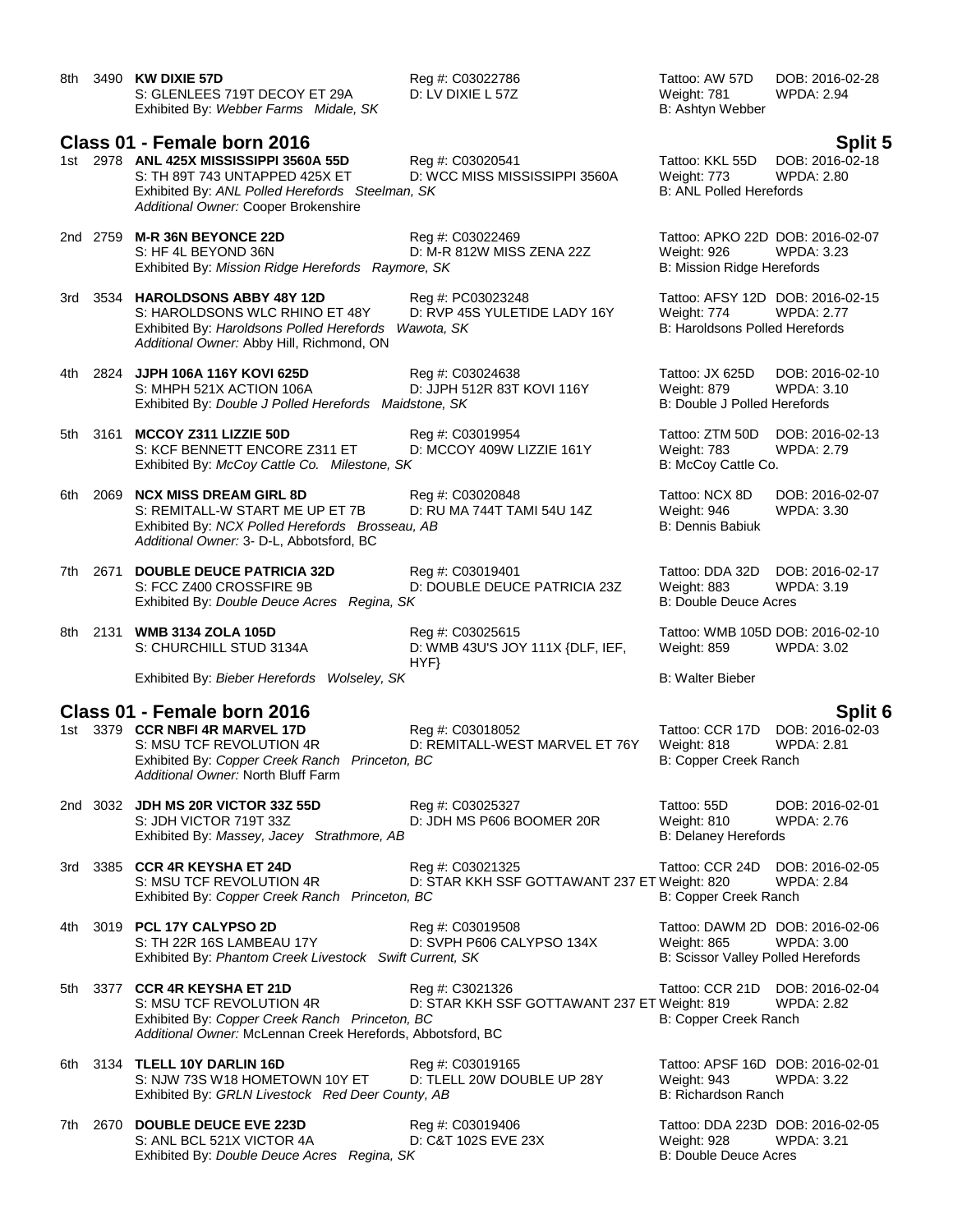| 8th  |          | 2132 WMB 106A ARIANA 103D<br>S: MHPH 521X ACTION 106A {DLF, IEF,<br>HYP                                                                                             | Reg #: C03025622<br>D: WMB 43U'S JOY 102Y {DLF, IEF,<br>HYP      | Tattoo: WMB 103D DOB: 2016-02-04<br>Weight: 898                                               | WPDA: 3.10                           |
|------|----------|---------------------------------------------------------------------------------------------------------------------------------------------------------------------|------------------------------------------------------------------|-----------------------------------------------------------------------------------------------|--------------------------------------|
|      |          | Exhibited By: Bieber Herefords Wolseley, SK                                                                                                                         |                                                                  | <b>B: Walter Bieber</b>                                                                       |                                      |
|      |          | Class 01 - Female born 2016                                                                                                                                         |                                                                  |                                                                                               | <b>Split 7</b>                       |
|      |          | 1st 3012 MANCHESTER 106A STYLE ME 650D<br>S: MHPH 521X ACTION 106A<br>Exhibited By: Manchester Polled Herefords Senlac, SK                                          | Reg #: C03025510<br>D: JJPH 584R TRU STYLE 850U                  | Tattoo: MAN 650D DOB: 2016-01-30<br>Weight: 944<br>B: Manchester Polled Herefords             | <b>WPDA: 3.20</b>                    |
|      | 2nd 2971 | ANL B&C 10Y REESE 16Y 5D<br>S: NJW 73S W18 HOMETOWN 10Y ET<br>Exhibited By: ANL Polled Herefords Steelman, SK<br>Additional Owner: Medonte Highlands                | Reg #: C03022764<br>D: HAROLDSONS JVJ REESE T100 16Y Weight: 946 | Tattoo: KKL 5D<br><b>B: ANL Polled Herefords</b>                                              | DOB: 2016-01-27<br><b>WPDA: 3.17</b> |
|      | 3rd 3271 | <b>JRP BAMBI'S ACTION 800D</b><br>S: ANL A XLP ET ACTION75Z<br>Exhibited By: Procyk, Jesse Fillmore, SK<br>Additional Owner: Roger and Joan Procyk                  | Reg #: C03020243<br>D: XLP MDF BAMBI 800Z                        | Tattoo: JRP 800D DOB: 2016-01-22<br><b>Weight: 935</b><br><b>B: Lone Pine Cattle Services</b> | WPDA: 3.09                           |
|      |          | 4th 3388 CCR 719T ADELA 7D<br>S: TH 122 711 VICTOR 719T<br>Exhibited By: Copper Creek Ranch Princeton, BC                                                           | Reg #: C03018018<br>D: CCR 100W ADELA ET 8B                      | Tattoo: CCR 7D<br>Weight: 795<br>B: Copper Creek Ranch                                        | DOB: 2016-01-30<br><b>WPDA: 2.69</b> |
|      |          | 5th 2975 ANL 10Y LINDA 51A 9D<br>S: NJW 73S W18 HOMETOWN 10Y ET<br>Exhibited By: ANL Polled Herefords Steelman, SK                                                  | Reg #: C03022765<br>D: JHF LINDA 51A                             | Tattoo: KKL 9D<br>Weight: 871<br><b>B: ANL Polled Herefords</b>                               | DOB: 2016-01-30<br><b>WPDA: 2.95</b> |
|      | 6th 3409 | <b>GRH DBK 81S LADYSPORT 7D</b><br>S: NJW 8E 120J EMBASSY 81S ET<br>Exhibited By: Greenridge Farms Fisher Branch, MB<br>Additional Owner: Don & Betty Krueger       | Reg #: C03021463<br>D: GRH 83T EBONY 3X                          | Tattoo: RND 7D<br>Weight: 782<br>B: Marvin & Kevin Stocki                                     | DOB: 2016-01-29<br><b>WPDA: 2.64</b> |
|      |          | 7th 2312 WLL DIXIE 29D<br>S: NJW78P TWENTY TWELVE<br>Exhibited By: Whiskey Lane Livestock indian river, ON                                                          | Reg #: C03018708<br>D: WLL UP CLOSE 14U                          | Tattoo: WLL 29D<br>Weight: 890<br>B: Whiskey Lane Livestock                                   | DOB: 2016-01-26<br><b>WPDA: 2.98</b> |
| 8th  |          | 2673 DOUBLE DEUCE NADIA 706D<br>S: ANL BCL 521X VICTOR 4A<br>Exhibited By: Double Deuce Acres Regina, SK                                                            | Reg #: C03019403<br>D: RAILVIEW 10R NADIA 706T                   | Tattoo: DDA 706D DOB: 2016-01-25<br>Weight: 960<br><b>B: Double Deuce Acres</b>               | WPDA: 3.20                           |
|      |          | Class 01 - Female born 2016                                                                                                                                         |                                                                  |                                                                                               | <b>Split 8</b>                       |
|      |          | 1st 2942 BNC GLENLEES 14Z CHANTEL 1D<br>S: TH 512X 719T PLAYMAKER 14Z<br>Exhibited By: Glenlees Farm Arcola, SK<br>Additional Owner: Jensen Bros. Courtland, Kansas | Reg #: C03020489<br>D: BNC W18 MORNING GAL 404Y                  | Tattoo: BN 1D<br>Weight: 1038<br><b>B: BNC Polled Herefords</b>                               | DOB: 2016-01-02<br><b>WPDA: 3.21</b> |
|      | 2nd 2895 | <b>REMITALL W GD MARVEL ET 13D</b><br>S: CB 57U CAN DOO 102Y<br>Exhibited By: Remitall-West Olds, AB<br>Additional Owner: Gunn Developments, Australia              | Reg #: C03023064<br>D: REMITALL WEST MARVEL ET 76Y               | Tattoo: REM 13D<br>Weight: 981<br><b>B: Remitall West</b>                                     | DOB: 2016-01-17<br><b>WPDA: 3.19</b> |
| 3rd  | 3411     | <b>GRH DK 81S LADYSPORT 2D</b><br>S: NJW 8E 120J EMBASSY 81S ET<br>Exhibited By: Greenridge Farms Fisher Branch, MB<br>Additional Owner: Dallas Krueger             | Reg #: C03021461<br>D: GRH 83T ACCENT 1Z                         | Tattoo: RND 2D<br>Weight: 928<br>B: Marvin & Kevin Stocki                                     | DOB: 2016-01-14<br><b>WPDA: 2.98</b> |
| 4th. | 2761     | <b>M-R 27A POLLY 455D</b>                                                                                                                                           | Reg #: C03022132                                                 | Tattoo: APKO<br>455D                                                                          | DOB: 2016-01-11                      |
|      |          | S: WLB WINCHESTER POWERBALL 27A<br>Exhibited By: Mission Ridge Herefords Raymore, SK                                                                                | D: M-R 236Y KIMBERLY 454B                                        | Weight: 857<br>B: Mission Ridge Herefords                                                     | <b>WPDA: 2.73</b>                    |
| 5th  | 3295     | TCF 305A GOOD INTENTIONS 605D<br>S: TCF JVJ 11X THE GOODS 305A<br>Exhibited By: The Cliffs Farm Saskatoon, SK                                                       | Reg #: C03019341<br>D: THE-CLIFFS JAC 139S POLLY 4U              | Tattoo: THR 605D DOB: 2016-01-11<br>Weight: 881<br>B: Kaitlyn Reid                            | WPDA: 2.81                           |
| 6th  |          | 2158 BLAIR'S QUEEN 701D<br>S: NJW 73S W18 DOWNHOME 21ZET<br>Exhibited By: Blairs.Ag Cattle Co. Lanigan, SK                                                          | Reg #: C03026276<br>D: BAR H SPIRIT QUENN 73U                    | Tattoo: BC 701D<br>Weight: 858<br><b>B: Nathan McNeely</b>                                    | DOB: 2016-01-24<br><b>WPDA: 2.85</b> |
| 7th  |          | 2826 JJPH 106A 303A RAYNE 614D                                                                                                                                      | Reg #: C03024637                                                 | Tattoo: JX 614D                                                                               | DOB: 2016-01-20                      |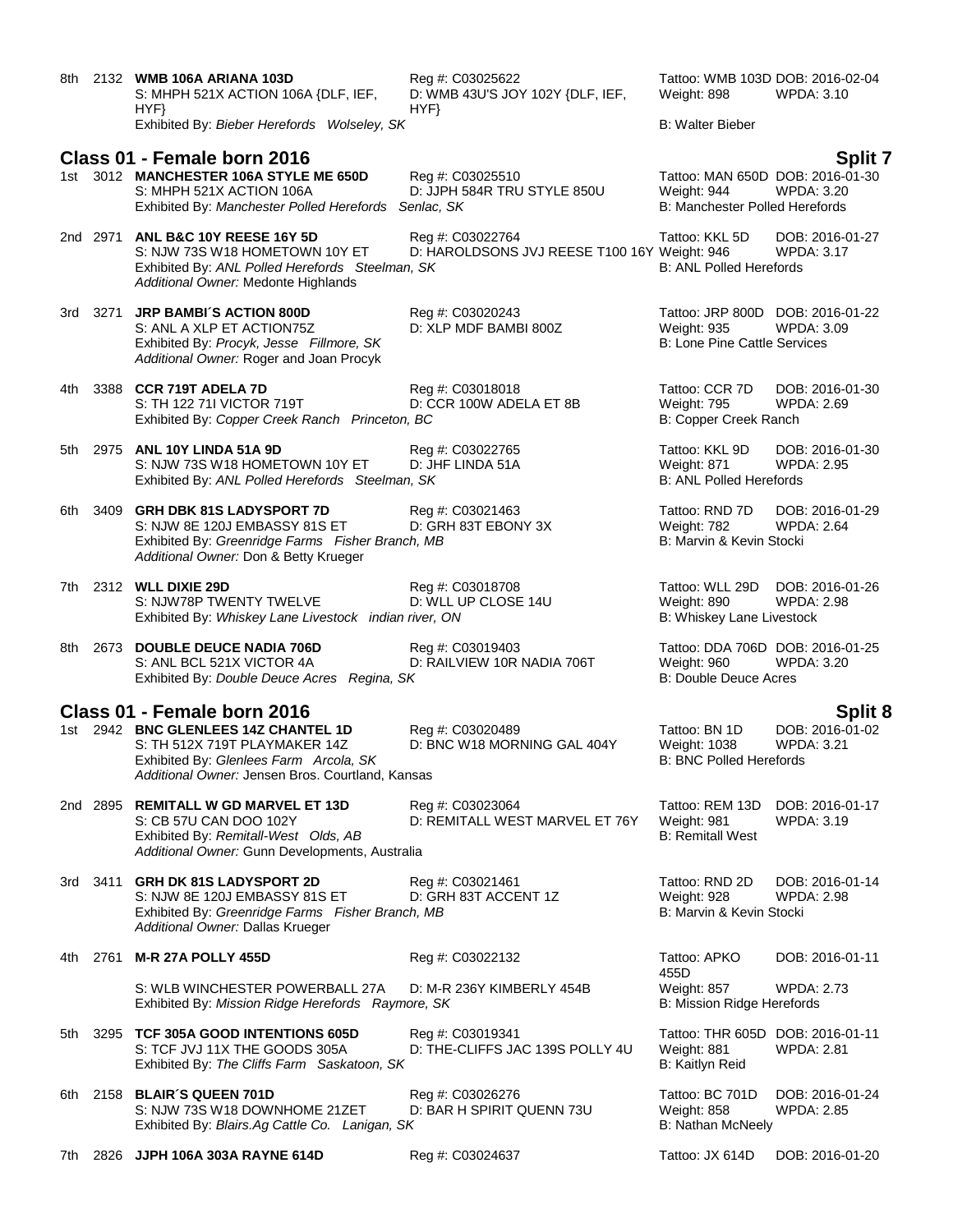|     | S: MHPH 521X ACTION 106A<br>Exhibited By: Double J Polled Herefords Maidstone, SK                                                                                                                 | D: JJPH 539R 21X RAYNE 303A                                       | Weight: 911<br>B: Double J Polled Herefords                                              | WPDA: 2.99                                      |
|-----|---------------------------------------------------------------------------------------------------------------------------------------------------------------------------------------------------|-------------------------------------------------------------------|------------------------------------------------------------------------------------------|-------------------------------------------------|
| 8th | 2059 LEVELDALE AYWON HOLY 101B 9D<br>S: HWC 2Z BANKER 101B<br>Exhibited By: Arthur Polled Herefords Alida, SK<br>Additional Owner: Madson Polled Herefords                                        | Reg #: PC03020446<br>D: AYWON 35U MISS MADSEN 50U 19X Weight: 848 | Tattoo: LPH 9D<br>B: Leveldale Polled Herefords                                          | DOB: 2016-01-18<br><b>WPDA: 2.76</b>            |
| 9th | 3028 LV NAE NAE L 6D<br>S: REMITALL-WEST CONSTRUCOR 21X<br>Exhibited By: LV Farms Ltd. Midale, SK                                                                                                 | Reg #: C03017512<br>D: GLENLEES 7101 SHERRY 27Z                   | Tattoo: LM 6D<br>Weight: 927<br>B: Logan Martinson                                       | DOB: 2016-01-21<br><b>WPDA: 3.05</b>            |
|     | 10th 3177 XLP SPLENDOR ET 75D<br>S: C NEW ERA ET<br>Exhibited By: Lone Pine Cattle Services Vibank, SK                                                                                            | Reg #: C03021829<br>D: ANL PBG 3N SPLENDOUR 143T                  | Tattoo: XLP 75D<br><b>Weight: 1013</b><br><b>B: ANL Polled Herefords</b>                 | DOB: 2016-01-15<br>WPDA: 3.27                   |
|     | 11th 3488 KW WANDA 252D<br>S: GLENLEES 719T DECOY ET 29A<br>Exhibited By: Webber Farms Midale, SK                                                                                                 | Reg #: C03022787<br>D: LV WANDA T 152 B                           | Tattoo: KRW 252D DOB: 2016-01-09<br>Weight: 808<br>B: Kriselly Webber                    | WPDA: 2.56                                      |
|     | <b>Class 02 - Junior Division Calf Champion and Reserve Calf</b><br><b>Champion Female.</b>                                                                                                       |                                                                   |                                                                                          | Split 0                                         |
|     | 1st 2939 BNC GLENLEES 429 NELLIE 71D<br>S: KJ 647U REDEEM 429Y<br>Exhibited By: Glenlees Farm Arcola, SK<br>Additional Owner: Blairs.Ag, Lanigan, SK                                              | Reg #: C03022357<br>D: BNC 111Y NELLIE 308A                       | Tattoo: BN 71D<br>Weight: 772<br><b>B: BNC Polled Herefords</b>                          | DOB: 2016-03-07<br><b>WPDA: 2.99</b>            |
|     | 2nd 3539 HAROLDSONS SCC MADONNA 95D<br>S: HAROLDSONS WLC RHINO ET 48Y<br>Exhibited By: Haroldsons Polled Herefords<br>Additional Owner: Starry Cattle Company<br>Additional Owner: MJT Cattle Co. | Reg #: PC03023251<br>D: HAROLDSONS MADONNA 521X 3Z<br>Wawota, SK  | Tattoo: AFSY 95D DOB: 2016-04-02<br>Weight: 747<br><b>B: Haroldsons Polled Herefords</b> | <b>WPDA: 3.22</b>                               |
|     | <b>Class 03 - Senior Division Calf Champion and Reserve Calf</b>                                                                                                                                  |                                                                   |                                                                                          | Split 0                                         |
|     | <b>Champion Female</b><br>1st 2942 BNC GLENLEES 14Z CHANTEL 1D<br>S: TH 512X 719T PLAYMAKER 14Z<br>Exhibited By: Glenlees Farm Arcola, SK<br>Additional Owner: Jensen Bros. Courtland, Kansas     | Reg #: C03020489<br>D: BNC W18 MORNING GAL 404Y                   | Tattoo: BN 1D<br>Weight: 1038<br><b>B: BNC Polled Herefords</b>                          | DOB: 2016-01-02<br><b>WPDA: 3.21</b>            |
|     | 2nd 2895 REMITALL W GD MARVEL ET 13D                                                                                                                                                              | Reg #: C03023064                                                  | Tattoo: REM 13D DOB: 2016-01-17                                                          |                                                 |
|     | S: CB 57U CAN DOO 102Y<br>Exhibited By: Remitall-West Olds, AB<br>Additional Owner: Gunn Developments, Australia                                                                                  | D: REMITALL WEST MARVEL ET 76Y Weight: 981                        | <b>B: Remitall West</b>                                                                  | WPDA: 3.19                                      |
|     | Class 04 - Female born 2015<br>1st 2661 NEXT GEN RIESLING 295 ET<br>S: H/TSR/CHEZ FULL THROTTLE ET<br>Exhibited By: Harvie Ranching Olds, AB<br>Additional Owner: Blairs Ag.                      | Reg #: C03018911<br>D: STAR SPRIRDGE KESSEY 321L ET               | Tattoo: 295<br>Weight: 1463<br><b>B: Next Generation Genetics</b>                        | Split 1<br>DOB: 2015-04-16<br><b>WPDA: 2.51</b> |
|     | 2nd 2941 BNC 14Z STAR MAKER 69C<br>S: TH 512X 719T PLAYMAKER 14Z<br>Exhibited By: Glenlees Farm Arcola, SK                                                                                        | Reg #: C03013074<br>D: BNC 220P CHELSEA 69Z                       | Tattoo: BN 69C<br>Weight: 1502<br><b>B: BNC Polled Herefords</b>                         | DOB: 2015-04-14<br>WPDA: 2.56                   |
|     | 3rd 2247 CBB 4R IGGY 511C<br>S: MSU TCF REVOLUTION 4R<br>Exhibited By: Cayley Cattle Co Princeton, BC<br>Additional Owner: Auckvale Herefords, United Kingdom                                     | Reg #: C03006989<br>D: WLB 36N BETH ET 452S                       | Tattoo: CB 511C<br>Weight: 1439<br>B: Caylynne Brown                                     | DOB: 2015-05-11<br><b>WPDA: 2.57</b>            |
|     | 4th 2243 BBSF 164X EDIE 2C<br>S: TH 104U 719T VICTOR 164X<br>Exhibited By: Brost Land & Cattle Co. Ltd. Irvine, AB                                                                                | Reg #: C03010610<br>D: BBSF 93N EDIE 29W                          | Tattoo: GHMB 2C DOB: 2015-03-24<br>Weight: 1366<br>B: Brost Land & Cattle Co. Ltd.       | <b>WPDA: 2.25</b>                               |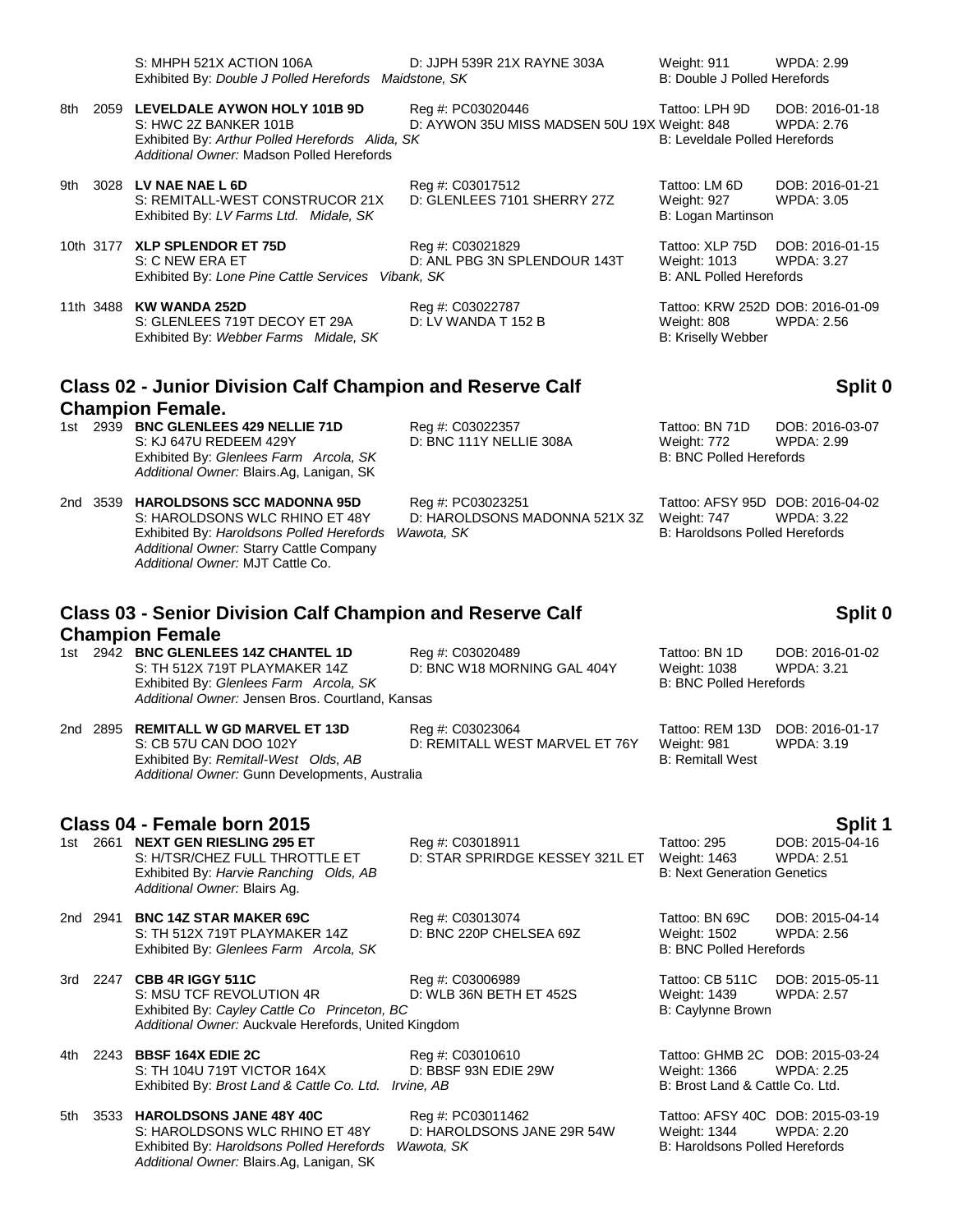|       |          | 6th 2921 C & T Z81 DARA 75C<br>S: MOHICAN STROKER Z81<br>Exhibited By: C & T Cattle Co. Arcola, SK<br>Additional Owner: Ross Madsen<br>Additional Owner: Dawson Foy | Reg #: PC03012564<br>D: C & T 533P DARA ET 68W                                     | Tattoo: TL 75C<br>Weight: 1368<br><b>B: Chris Lees</b>                                    | DOB: 2015-04-17<br>WPDA: 2.35        |
|-------|----------|---------------------------------------------------------------------------------------------------------------------------------------------------------------------|------------------------------------------------------------------------------------|-------------------------------------------------------------------------------------------|--------------------------------------|
|       |          | 2182 SQUARE-D HARMONY 821C                                                                                                                                          | Reg #: C03011579                                                                   | Tattoo: SAZ 821C DOB: 2015-03-29                                                          |                                      |
|       |          | S: SQUARE-D PRECISIOM 376Y<br>Exhibited By: Blaschuck, Mikayla Chaplin, SK<br>Additional Owner: Jayda Blaschuck                                                     | D: SQUARE-D MAXINE8211U                                                            | (RE)<br>Weight: 1189<br>B: Jim Duke                                                       | WPDA: 1.98                           |
|       |          | Class 04 - Female born 2015<br>1st 3011 MANCHESTER 39A HI-STYLE 550C<br>S: GLENLEES 68Y INDEED 39A<br>Exhibited By: Manchester Polled Herefords                     | Reg #: C03009325<br>D: JJPH 584R TRU STYLE 850U<br>Senlac, SK                      | Tattoo: MAN 550C DOB: 2015-03-06<br>Weight: 1657<br>B: Manchester Polled Herefords        | <b>Split 2</b><br>WPDA: 2.65         |
|       |          | 2nd 2229 BROOKS 17A NOREEN 27C<br>S: TH 113W 11X HI-TECH 17A<br>Exhibited By: Brooks Farms Alameda, SK                                                              | Reg #: C03009282<br>D: ANL C P606 NOREEN 26X                                       | Tattoo: BRKS 27C DOB: 2015-03-06<br>Weight: 1329<br><b>B: Brooks Farms</b>                | <b>WPDA: 2.13</b>                    |
|       | 3rd 2825 | JJPH 106A CYPRESS 531C<br>S: MHPH 521X ACTION 106A<br>Exhibited By: Double J Polled Herefords Maidstone, SK                                                         | Reg #: C03011355<br>D: JJPH 83T CYPRESS 207Z                                       | Tattoo: JX 531C<br>Weight: 1482<br>B: Double J Polled Herefords                           | DOB: 2015-03-16<br><b>WPDA: 2.41</b> |
| 4th - |          | 2720 GH NUGGET CARLY 219C<br>S: GH ADAMS GOLD NUGGET ET 378W<br>Exhibited By: Hirsche Herefords and Angus LTD High River, AB<br>Additional Owner: Luke Smith        | Reg #: C03012807<br>D: FA YANKEE BRITISHER LADY 48X                                | Tattoo: GAH 219C DOB: 2015-03-16<br>Weight: 1490<br>B: Hirsche Herefords and Angus Ltd.   | <b>WPDA: 2.42</b>                    |
|       |          | 5th 2235 BBSF 100W CINDY ET 37C<br>S: NJW 73S M326 TRUST 100W ET<br>Exhibited By: Brost Land & Cattle Co. Ltd. Irvine, AB<br>Additional Owner: Chase Miller         | Reg #: C03010219<br>D: BBSF 040035 CINDY 21W                                       | Tattoo: GHMB 37C DOB: 2015-03-04<br><b>Weight: 1540</b><br>B: Erica Laine Brost           | <b>WPDA: 2.46</b>                    |
|       |          | 6th 3410 GRH 10X CARAMEL 20C<br>S: GRH 50S FACTOR 10X<br>Exhibited By: Greenridge Farms Fisher Branch, MB                                                           | Reg #: C03008830<br>D: GRH 3041 CARAMEL 10S                                        | Tattoo: RND 20C<br>Weight: 1429<br>B: Marvin & Kevin Stocki                               | DOB: 2015-03-06<br>WPDA: 2.29        |
|       |          | 7th 2181 SQUARE-D BELLE 589C                                                                                                                                        | Reg #: C03011540                                                                   | Tattoo: SAZ 589C DOB: 2015-03-14                                                          |                                      |
|       |          | S: NJW 34S 38W BEEF 15Z ET<br>Exhibited By: Blaschuck, Mikayla Chaplin, SK                                                                                          | D: SQUAARE-D AVERY 789Y                                                            | (RE)<br>Weight: 1212<br>B: Jim Duke                                                       | <b>WPDA: 1.96</b>                    |
| 8th   |          | 2507 MF DANIELLE 5C<br>S: JJPH 83T RULER 134Y<br>Exhibited By: Marty Flicek Polled Herefords Swift Current, SK                                                      | Reg #: C03012225<br>D: MF TESS 3X                                                  | Tattoo: MFFH 5C<br>Weight: 1390<br><b>B: Marty Flicek</b>                                 | DOB: 2015-03-10<br><b>WPDA: 2.24</b> |
|       |          | Class 04 - Female born 2015                                                                                                                                         |                                                                                    |                                                                                           | <b>Split 3</b>                       |
|       |          | 1st 2658 HARVIE MS FIREFLY ET 198C<br>S: CRR ABOUT TIME 743<br>Exhibited By: Harvie Ranching Olds, AB                                                               | Reg #: C03011920<br>D: HARVIE MS FIREFLY 125Y                                      | Tattoo: CVIH 198C DOB: 2015-02-23<br>Weight: 1576<br><b>B: Harvie Ranching</b>            | WPDA: 2.48                           |
|       |          | 2nd 3544 HAROLDSONS MIRA T100 11C<br>S: SHF TAHOE R117 T100<br>Exhibited By: Haroldsons Polled Herefords<br>Additional Owner: Abby Hill                             | Reg #: PC03011448<br>D: HAROLDSONS WLC MIRA ET 30U<br>Wawota, SK                   | Tattoo: AFSY 11C DOB: 2015-02-26<br>Weight: 1573<br><b>B: Haroldsons Polled Herefords</b> | WPDA: 2.48                           |
|       | 3rd 2923 | <b>BLAIR-ATHOL TW DEBBIE DOO 22C</b><br>S: RST TIME'S A WASTIN' 0124 {DLF IEF<br>HYP                                                                                | Reg #: C03009379<br>D: BLAIR-ATHOL NASDAQ DEB ET 35W Weight: 1394<br>{DLF IEF HYF} | Tattoo: DVL 22C                                                                           | DOB: 2015-02-19<br>WPDA: 2.18        |
|       |          | Exhibited By: Blair Athol Farms Arcola, SK<br>Additional Owner: Lohner Herefords<br>Additional Owner: Kris Gordon<br>Additional Owner: KLJ Livestock                |                                                                                    | B: Duncan Lees                                                                            |                                      |
|       |          | 4th 2757 XLP REESE'S ACTION 500C<br>S: ANL A XLP ACTION ET 75Z<br>Exhibited By: Mission Ridge Herefords Raymore, SK<br>Additional Owner: HMS Hi-Cliffe              | Reg #: C03009601<br>D: XLP 101S REESE 500Y                                         | Tattoo: XLP 500C DOB: 2015-02-13<br>Weight: 1549<br>B: Mission Ridge Herefords            | WPDA: 2.40                           |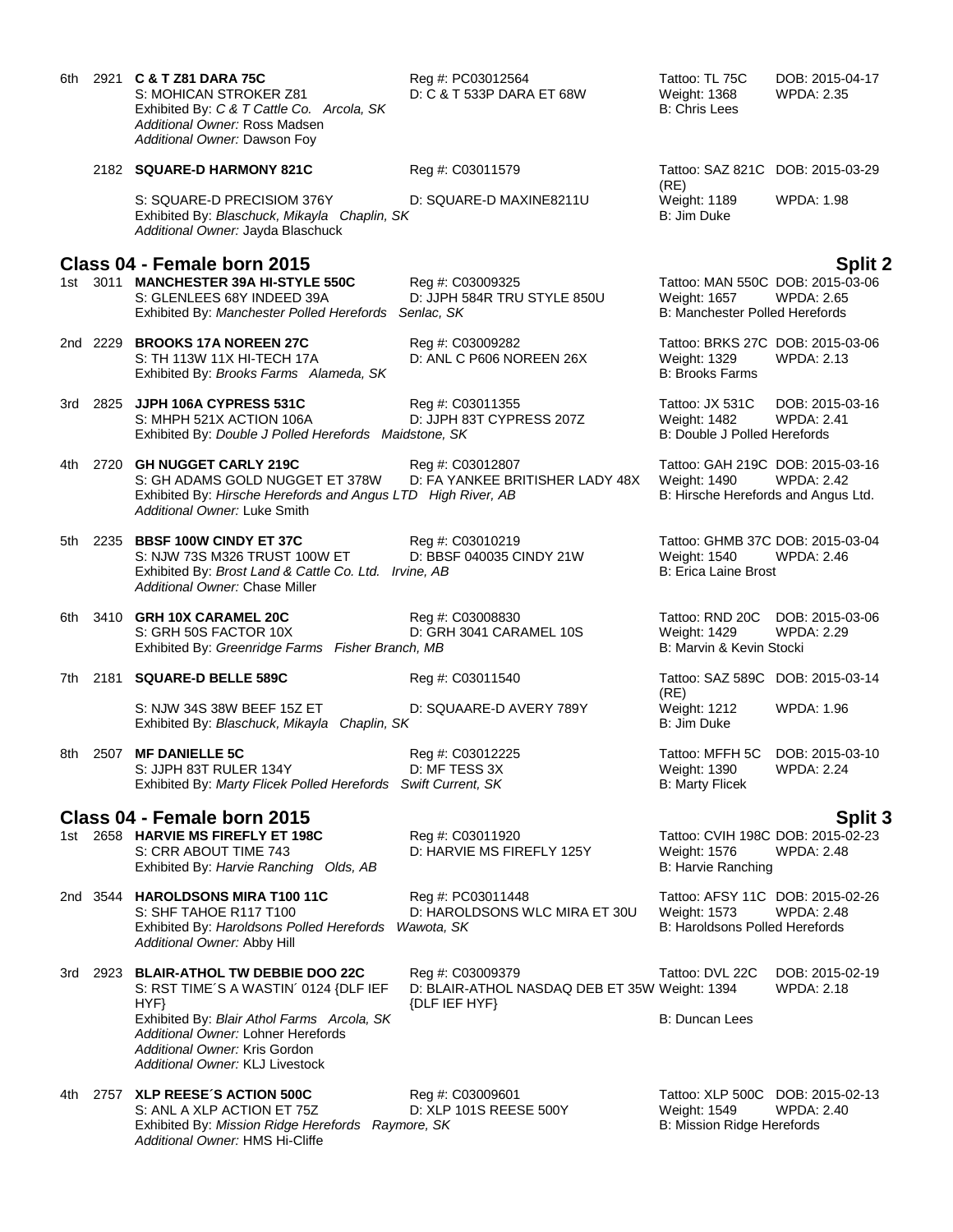| 5th   |          | 2060 ARTHUR 26Y 22X CHERRY 9C<br>S: BLAIR-ATHOL 20X JAZZ ET 26Y<br>Exhibited By: Arthur Polled Herefords Alida, SK<br>Additional Owner: Blair Athol Polled Herefords<br>Additional Owner: Haroldson Polled Herefords | Reg #: PC03018225<br>D: HAROLDSON'S MARTINE 45P 22X               | Tattoo: AFPH 9C<br><b>Weight: 1336</b><br><b>B: Arthur Polled Herefords</b>    | DOB: 2015-02-27<br>WPDA: 2.11                   |
|-------|----------|----------------------------------------------------------------------------------------------------------------------------------------------------------------------------------------------------------------------|-------------------------------------------------------------------|--------------------------------------------------------------------------------|-------------------------------------------------|
| 6th   |          | 2857 RSK 10Y MISS SAGE ET 67C<br>S: NJW 73S W18 HOMETOWN 10Y ET<br>Exhibited By: RSK Farms Brandon, MB                                                                                                               | Reg #: PC03023683<br>D: RSK 6U MISS SAGE 64Y                      | Tattoo: RSK 67C<br>Weight: 1319<br><b>B: RSK Farms</b>                         | DOB: 2015-02-27<br>WPDA: 2.09                   |
| 7th - |          | 2068 NCX MISS CLARITY 35C<br>S: BARE MR YOU TUBE 4Y<br>Exhibited By: NCX Polled Herefords Brosseau, AB                                                                                                               | Reg #: C03008124<br>D: NCX MISS ALEXIS 2A                         | Tattoo: NCXG 35C DOB: 2015-02-17<br>Weight: 1389<br>B: Gabrielle Cheremshynski | <b>WPDA: 2.16</b>                               |
|       |          |                                                                                                                                                                                                                      |                                                                   |                                                                                |                                                 |
| 1st - |          | Class 04 - Female born 2015<br>3292 TCF 305A GLORIA'S GOODS 512C<br>S: TCF JVJ 11X THE GOODS 305A<br>Exhibited By: The Cliffs Farm Saskatoon, SK                                                                     | Reg #: C03006127<br>D: THE-CLIFFS 131S GLORIA 1U                  | Tattoo: THR 512C DOB: 2015-01-19<br>Weight: 1440<br><b>B: Kurtis Reid</b>      | Split 4<br><b>WPDA: 2.15</b>                    |
|       |          | 2nd 2278 TWIN-VIEW 76Y ALTHEA 9C<br>S: GHC CT SAMSON 76Y(AKJA 76Y)                                                                                                                                                   | Reg #: CO3007074<br>D: TWIN-VIEW 4L SWEET TREAT 13W<br>(AJJW 13W) | Tattoo: TNVW 9C<br><b>Weight: 1572</b>                                         | DOB: 2015-02-03<br>WPDA: 2.40                   |
|       |          | Exhibited By: Carvey, Darren and Shannon Alexander, MB                                                                                                                                                               |                                                                   | B: Twin-View Polled Herefords                                                  |                                                 |
| 3rd   |          | 3231 WJP CHIANTI MVP 123C<br>S: GH 8052 MVP 67Y<br>Exhibited By: Paul, Billy Aldergrove, BC                                                                                                                          | Reg #: C03012147<br>D: GH 7101 NIKIA 8Z                           | Tattoo: WJP 123C DOB: 2015-02-07<br>Weight: 1578<br><b>B: Billy Paul</b>       | <b>WPDA: 2.42</b>                               |
| 4th - |          | 3298 MAR W18 MISS CALIFORNIA 408C<br>S: SHF WONDER M326 W18 ET<br>Exhibited By: Rimke, Levi Oak Lake, MB                                                                                                             | Reg #: C03009375<br>D: DORBAY MISS AZALEA 408A                    | Tattoo: AM 408C<br>Weight: 1546<br>B: AM Ranching                              | DOB: 2015-02-02<br><b>WPDA: 2.35</b>            |
| 5th l |          | 3184 XLP 75Z KAIREE 97C<br>S: ANL A XLP ACTION ET 75Z<br>Exhibited By: Lone Pine Cattle Services Vibank, SK<br>Additional Owner: Emily Sebastian                                                                     | Reg #: C03009600<br>D: RVP 45S WATERFALL 97W                      | Tattoo: XLP 97C<br>Weight: 1484<br><b>B: Lone Pine Cattle Services</b>         | DOB: 2015-02-07<br><b>WPDA: 2.28</b>            |
| 6th   | 3108     | <b>HMS HCF 13X CHERRY COKE ET 93C</b><br>S: HI-CLIFFE WLB SAMMY 13X<br>Exhibited By: HMS Hi-Cliffe Outlook, SK                                                                                                       | Reg #: C03008479<br>D: HI-CLIFFE XCEL 64X                         | Tattoo: HMS 93C<br>Weight: 1418<br>B: HMS Hi-Cliffe                            | DOB: 2015-01-23<br>WPDA: 2.13                   |
| 7th   |          | 2856 RSK 10Y MISS PRINCESS 31C<br>S: NJW 73S W18 HOMETOWN 10Y ET<br>Exhibited By: RSK Farms Brandon, MB                                                                                                              | Reg #: PC03009962<br>D: RSK 719T MS PRINCESS 6A                   | Tattoo: RSK 31C<br>Weight: 1309<br><b>B: RSK Farms</b>                         | DOB: 2015-02-04<br>WPDA: 2.00                   |
|       |          |                                                                                                                                                                                                                      |                                                                   |                                                                                |                                                 |
| 1st l |          | <b>Class 05 - Junior Champion and Reserve Junior Champion Female</b><br>2661 NEXT GEN RIESLING 295 ET<br>S: H/TSR/CHEZ FULL THROTTLE ET<br>Exhibited By: Harvie Ranching Olds, AB<br>Additional Owner: Blairs Ag.    | Reg #: C03018911<br>D: STAR SPRIRDGE KESSEY 321L ET               | Tattoo: 295<br>Weight: 1463<br><b>B: Next Generation Genetics</b>              | Split 0<br>DOB: 2015-04-16<br><b>WPDA: 2.51</b> |
|       |          | 2nd 2658 HARVIE MS FIREFLY ET 198C<br>S: CRR ABOUT TIME 743<br>Exhibited By: Harvie Ranching Olds, AB                                                                                                                | Reg #: C03011920<br>D: HARVIE MS FIREFLY 125Y                     | Tattoo: CVIH 198C DOB: 2015-02-23<br>Weight: 1576<br>B: Harvie Ranching        | <b>WPDA: 2.48</b>                               |
|       |          |                                                                                                                                                                                                                      |                                                                   |                                                                                |                                                 |
|       | 1st 2890 | Class 06 Female (with 2016 tattooed calf) born 2014                                                                                                                                                                  |                                                                   |                                                                                | Split 1                                         |
|       |          | <b>REMITALL WEST BELLE 36B</b><br>S: REMITALL WEST GAME DAY ET 74Y D: REMITALL BELLE 132U                                                                                                                            | Reg #: C02994429                                                  | Tattoo: REM 36B<br>Weight: 1759                                                | DOB: 2014-01-31                                 |
|       |          | <b>Calf at Side: REMITALL W FULL</b>                                                                                                                                                                                 | Reg #: C03019466                                                  | Tattoo: REM 45D                                                                | DOB: 2016-01-27                                 |
|       |          | <b>HOUSE 45D</b><br>S: TH 223 711 VICTOR 755T<br>Exhibited By: Remitall-West Olds, AB                                                                                                                                | Sex: M                                                            | Weight: 998<br><b>B: Remitall West</b>                                         | WPDA: 0.00                                      |
|       | 2nd 3537 | <b>BLAIRS NELLIE R117 ET 5B</b>                                                                                                                                                                                      | Reg #: PC03002463                                                 | Tattoo: BC 5B                                                                  | DOB: 2014-01-24                                 |
|       |          | S: SHF RIB EYE M326 R117<br><b>Calf at Side: HAROLDSONS TOTEM</b>                                                                                                                                                    | D: NCX MISS JR NELLIE 528N<br>Reg #: PC03023245                   | Weight: 1721<br>Tattoo: AFSY 5D                                                | DOB: 2016-02-09                                 |
|       |          | 200Z 5D<br>S: CHURCHILL RED BULL 200Z<br>Exhibited By: Haroldsons Polled Herefords Wawota, SK<br>Additional Owner: Blairs.Ag                                                                                         | Sex: M                                                            | Weight: 995<br><b>B: Allan Marshall</b>                                        | WPDA: 0.00                                      |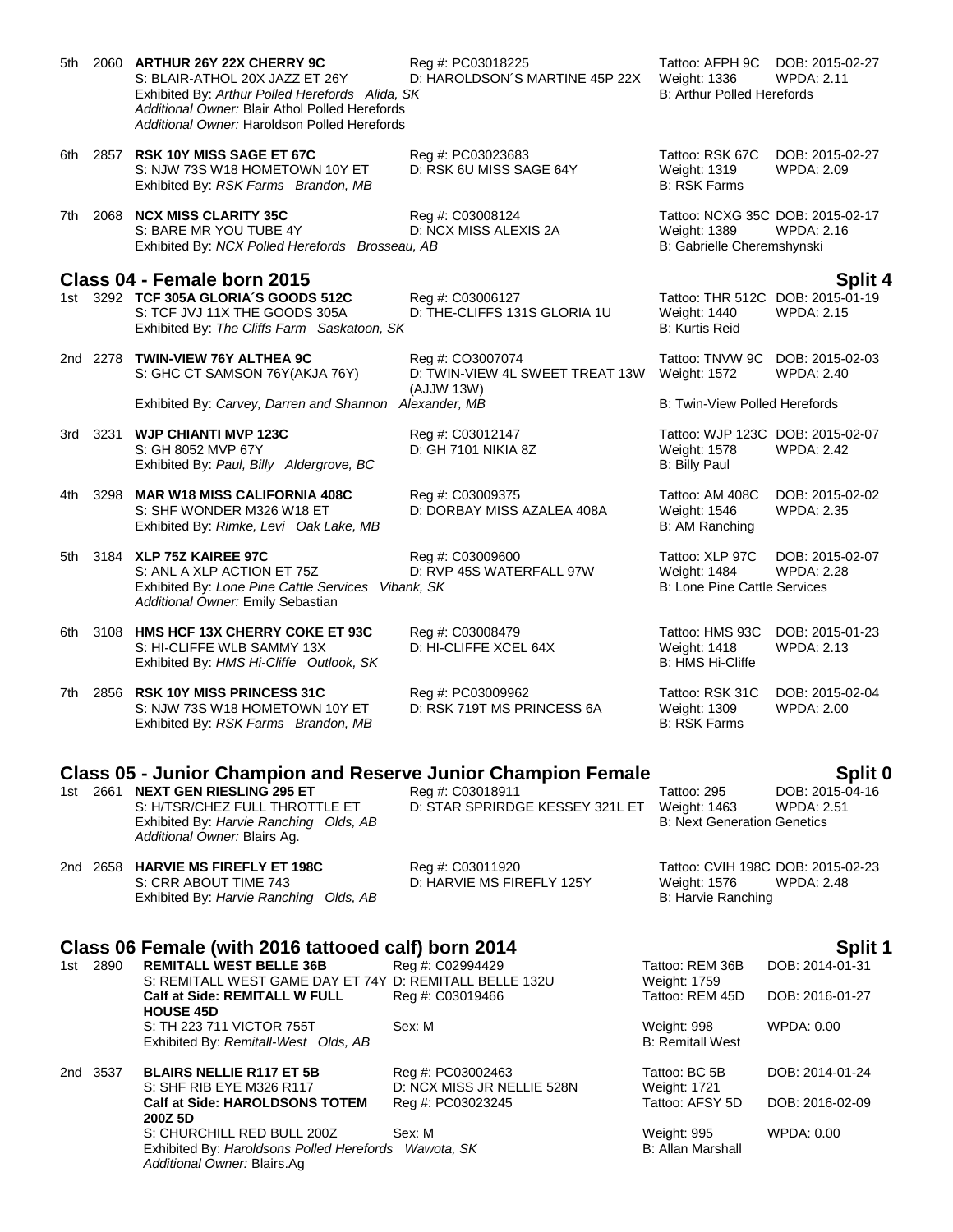3rd 3056 **MHPH 10Y NITA 305B** Reg #: C02995070 Tattoo: MHPH 305B DOB: 2014-03-05 S: NJW 73S W418 HOMETOWN 10Y ET D: MHPH MS 2N NITA 107T Weight: 1735 **Calf at Side: MHPH 106A NITA 110D** Reg #: C03022421 Tattoo: MHPH 110D DOB: 2016-01-10 S: MHPH 521X ACTION 106A Sex: F Weight: 961 WPDA: 0.00 Exhibited By: *Medonte Highlands Polled Herefords Mississauga, ON* B: MHPH

4th 3014 **MANCHESTER 83T FREE STYLE 450B** Reg #: C03001197 Tattoo: MAN 450B DOB: 2014-01-22 S: WLB ELI 10H 83T D: JJPH 584R TRU STYLE 850U Weight: 1845 **Calf at Side: MANCHESTER 106A IN STYLE 651D** S: MHPH 521X ACTION 106A Sex: F Weight: 806 WPDA: 0.00 Exhibited By: *Manchester Polled Herefords Senlac, SK* B: Double J Polled Herefords

5th 2233 **BBSF 465Y UNIQUE 97B** Reg #: C02996131 Tattoo: GHMB 97B DOB: 2014-03-04 S: SQUARE-D JOHN WAYNE 465Y D: BBSF 336R UNIQUE 98U Weight: 1566 **Calf at Side: BBSF 33A UNIQUE 73D** Reg #: C03021527 Tattoo: GHMB 73D DOB: 2016-03-02<br>S: REMITALL-WEST HAVANA ET 33A Sex: F Weight: 780 WPDA: 0.00 S: REMITALL-WEST HAVANA ET 33A Sex: F WEIGHT: 0.000 WPDA: 0.000 WPDA: 780 Exhibited By: *Brost Land & Cattle Co. Ltd. Irvine, AB* B: Brost Land & Cattle Co. Ltd.

6th 3180 **XLP 75Z DAKOTA 48B** Reg #: C030000912 **Tattoo: XLP 48B** DOB: 2014-03-03<br>S: ANL A XLP ACTION ET 75Z D: XLP 101S DAKOTA 48Z Weight: 1689 S: ANL A XLP ACTION ET 75Z **Calf at Side: XLP DAKOTA 48D** Reg #: C03025012 Tattoo: XLP 48D DOB: 2016-02-13 S: NJW 78P TWENTYTWELVE 190Z ET Sex: F<br>
Exhibited By: Lone Pine Cattle Services Vibank, SK Metal Metal Music B: Lone Pine Cattle Services Exhibited By: Lone Pine Cattle Services Vibank, SK

# **Class 07 Female (with 2016 tattooed calf) born 2013 or earlier <b>Split 1** Split 1

1st 2657 **RVP 51X ABLAZE 7A** Reg #: C02980215 Tattoo: RVP 7A DOB: 2013-01-08<br>S: RVP 6056 XCALIBUR 51X D: MHPH 118U RADIANCE 101Y Weight: 1821 D: MHPH 118U RADIANCE 101Y Weight: 1821 **Calf at Side: HARVIE RSK MS AUTUMN** Reg #: C03017541 Tattoo: CVIH 32D DOB: 2016-01-27 **32D** S: MHPH 521X ACTION 106A Sex: F Weight: 935 WPDA: 0.00 Exhibited By: *Harvie Ranching Olds, AB* B: River Valley Polled Hereford *Additional Owner:* RSK Farms MB

2nd 2981 **HAROLDSONS AD JESSICA T100 4A** Reg #: C02981971 S: SHF TAHOE R117 T100 D: HAROLDSON´S WS JESSICA 4T 60X Weight: 1716 S: MHPH 521X ACTION 106A Sex: F Weight: 931 WPDA: 0.00 Exhibited By: *ANL Polled Herefords Steelman, SK* B: Haroldsons Polled Herefords **B**: Haroldsons Polled Herefords *Additional Owner:* W5 Livestock

**Calf at Side: SQUARE-D CINNAMON 577D** S: NJW 73S 22Z MIGHTY MAX 69B ET Sex: F WEIGHT MAX 69B ET Sex: F WEIGHT MAX 89B ET SEX: NUMBER 2000 Exhibited By: *Square D Polled Herefords Langbank, SK* B: James S Duke

# **Class 08 - Senior Champion and Reserve Senior Champion Female**

| 1st 2657 | Exhibited By: Harvie Ranching Olds, AB |                      | B: Medonte Highlands Polled Herefords |            |
|----------|----------------------------------------|----------------------|---------------------------------------|------------|
|          | <b>HARVIE RSK MS AUTUMN 32D</b>        | Reg #: C03017541     | Tattoo: CVIH 32D DOB: 2016-01-27      |            |
|          | S: MHPH 521X ACTION 106A               | D: RVP 51X ABLAZE 7A | Weight: 935                           | WPDA: 3.14 |

## **Split 0**

|                  | B: Medonte Highlands Polled Herefords |
|------------------|---------------------------------------|
| Tattoo: CVIH 32D | DOB: 2016-01-27                       |
| Weight: 935      | WPDA: 3.14                            |

|       | 2nd 2981 | <b>HAROLDSONS AD JESSICA T100 4A</b><br>S: SHF TAHOE R117 T100                                     | Reg #: C02981971<br>D: HAROLDSON'S WS JESSICA 4T 60X Weight: 1716 | Tattoo: AFSY 4A                       | DOB: 2013-02-16 |
|-------|----------|----------------------------------------------------------------------------------------------------|-------------------------------------------------------------------|---------------------------------------|-----------------|
|       |          | Calf at Side: ANL 106A JESSICA 4A 1D Reg #: C03020508                                              |                                                                   | Tattoo: KKL 1D                        | DOB: 2016-01-17 |
|       |          | S: MHPH 521X ACTION 106A                                                                           | Sex: F                                                            | Weight: 931                           | WPDA: 0.00      |
|       |          | Exhibited By: ANL Polled Herefords Steelman, SK                                                    |                                                                   | <b>B: Haroldsons Polled Herefords</b> |                 |
|       |          | Additional Owner: W5 Livestock                                                                     |                                                                   |                                       |                 |
|       |          | Additional Owner: Mission Ridge Herefords                                                          |                                                                   |                                       |                 |
| 3rd   | 3596     | <b>GH UPTOWN DESTINY 25A</b>                                                                       | Reg #: C02987774                                                  | Tattoo: GAH 25A                       | DOB: 2013-01-14 |
|       |          | S: UPS UPTOWN ET                                                                                   | D: ANL BP 3D SESIRE 20S                                           | <b>Weight: 1878</b>                   |                 |
|       |          | Calf at Side: WJP MVP DISCOVERY<br>16D                                                             | Reg #: C03023161                                                  | Tattoo: WJP 16D                       | DOB: 2016-01-07 |
|       |          | S: GH 8052 MVP 67Y                                                                                 | Sex: M                                                            | <b>Weight: 1143</b>                   | WPDA: 0.00      |
|       |          | Exhibited By: Hirsche Herefords and Angus LTD High River, AB<br><b>Additional Owner: Bill Paul</b> |                                                                   | B: Hirsche Herefords and Angus Ltd.   |                 |
| 4th - | 3113     | TCF GHC 11X MISS ULTRA 306A<br>S: TH 71U 719T MR HEREFORD 11X                                      | Reg #: C02983179<br>D: WUNDERBAR 40U MISS ULTRA 17Y Weight: 1875  | Tattoo: THR 306A                      | DOB: 2013-01-16 |
|       |          | Calf at Side: HMS HI-CLIFFE 916B<br><b>DAIQUIRI 3D</b>                                             | Reg #: C03021727                                                  | Tattoo: HMS 3D                        | DOB: 2016-02-20 |
|       |          | S: XLP 145X GALAXY 916B                                                                            | Sex: F                                                            | Weight: 796                           | WPDA: 0.00      |
|       |          | Exhibited By: HMS Hi-Cliffe Outlook, SK                                                            |                                                                   | B: Kaitlyn Reid                       |                 |
| 5th   | 2411     | <b>SQUARE-D REISS 237A</b>                                                                         | Reg #: C02985423                                                  | Tattoo: SAZ 237A                      | DOB: 2013-03-12 |
|       |          | S: STAR MARKET INDEX 70X ET                                                                        | D: SQUARE-D ELLIE 37T                                             | Weight: 1767                          |                 |
|       |          | <b>Calf at Side: SQUARE-D CINNAMON</b><br>577D                                                     | Reg #: C03022762                                                  | Tattoo: SAZ 577D                      | DOB: 2016-02-20 |
|       |          |                                                                                                    |                                                                   |                                       |                 |

Reg #: C03025517 Tattoo: MAN 651D DOB: 2016-02-24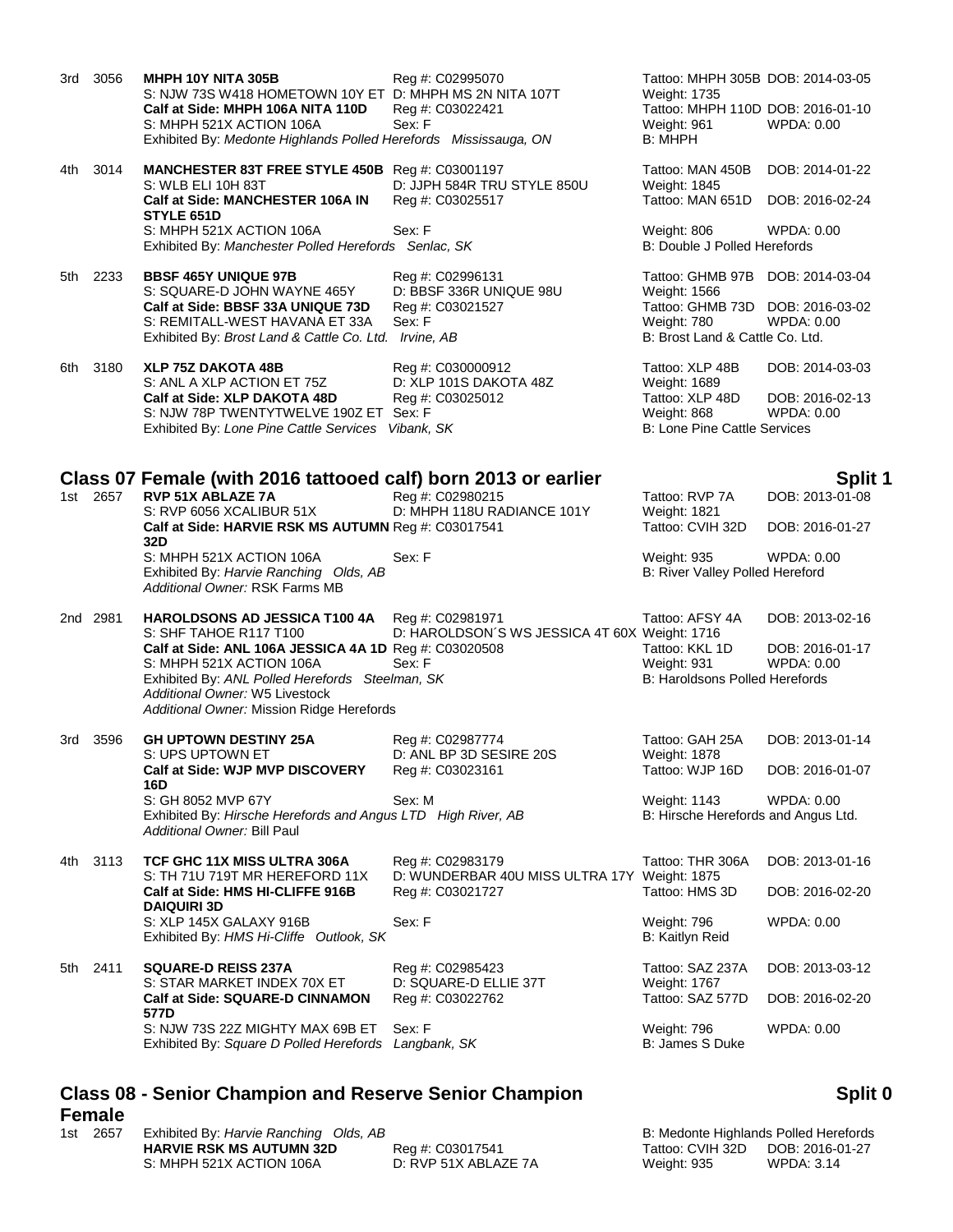|          | <b>RVP 51X ABLAZE 7A</b><br>S: RVP 6056 XCALIBUR 51X<br>Additional Owner: RSK Farms MB                | Reg #: C02980215<br>D: MHPH 118U RADIANCE 101Y | Tattoo: RVP 7A<br>Weight: 1821                            | DOB: 2013-01-08<br>WPDA: 1.29        |
|----------|-------------------------------------------------------------------------------------------------------|------------------------------------------------|-----------------------------------------------------------|--------------------------------------|
| 2nd 2890 | Exhibited By: Remitall-West Olds, AB<br><b>REMITALL W FULL HOUSE 45D</b><br>S: TH 223 711 VICTOR 755T | Reg #: C03019466<br>D: REMITALL WEST BELLE 36B | <b>B: Remitall West</b><br>Tattoo: REM 45D<br>Weight: 998 | DOB: 2016-01-27<br>WPDA: 3.35        |
|          | <b>REMITALL WEST BELLE 36B</b><br>S: REMITALL WEST GAME DAY ET 74Y D: REMITALL BELLE 132U             | Reg #: C02994429                               | Tattoo: REM 36B<br>Weight: 1759                           | DOB: 2014-01-31<br><b>WPDA: 1.72</b> |

### **Class 09 - Grand Champion and Reserve Grand Champion Female**

| 1st | 2657     | Exhibited By: Harvie Ranching Olds, AB |                            | B: Medonte Highlands Polled Herefords |                   |
|-----|----------|----------------------------------------|----------------------------|---------------------------------------|-------------------|
|     |          | <b>HARVIE RSK MS AUTUMN 32D</b>        | Reg #: C03017541           | Tattoo: CVIH 32D                      | DOB: 2016-01-27   |
|     |          | S: MHPH 521X ACTION 106A               | D: RVP 51X ABLAZE 7A       | Weight: 935                           | WPDA: 3.14        |
|     |          | Additional Owner: RSK Farms MB         |                            |                                       |                   |
|     |          | <b>RVP 51X ABLAZE 7A</b>               | Reg #: C02980215           | Tattoo: RVP 7A                        | DOB: 2013-01-08   |
|     |          | S: RVP 6056 XCALIBUR 51X               | D: MHPH 118U RADIANCE 101Y | Weight: 1821                          | WPDA: 1.29        |
|     |          | Additional Owner: RSK Farms MB         |                            |                                       |                   |
|     | 2nd 2890 | Exhibited By: Remitall-West Olds, AB   |                            | <b>B: Remitall West</b>               |                   |
|     |          | <b>REMITALL W FULL HOUSE 45D</b>       | Reg #: C03019466           | Tattoo: REM 45D                       | DOB: 2016-01-27   |
|     |          | S: TH 223 711 VICTOR 755T              | D: REMITALL WEST BELLE 36B | Weight: 998                           | <b>WPDA: 3.35</b> |
|     |          | <b>REMITALL WEST BELLE 36B</b>         | Reg #: C02994429           | Tattoo: REM 36B                       | DOB: 2014-01-31   |

S: REMITALL WEST GAME DAY ET 74Y D: REMITALL BELLE 132U Weight: 1759 WPDA: 1.72

| <b>Class 10 - Bull born 2016</b> |  |                                                                   |                  |                 | Split 1         |
|----------------------------------|--|-------------------------------------------------------------------|------------------|-----------------|-----------------|
|                                  |  | 1st 2932 BLAIR-ATHOL 10Y ESQUIRE 98D                              | Reg #: C03025709 | Tattoo: DVL 98D | DOB: 2016-04-03 |
|                                  |  | S: NJW 73S W18 HOMETOWN 10Y ET {DLF D: BLAIR-ATHOL 80P CENTERFOLD |                  | Weiaht: 781     | WPDA: 3.38      |
|                                  |  | IEF HYF}                                                          | 42U              |                 |                 |
|                                  |  | Exhibited By: Blair Athol Farms Arcola, SK                        |                  | B: Duncan Lees  |                 |
|                                  |  | Additional Owner: Graham Green                                    |                  |                 |                 |

2nd 2246 **CBB 9500 KIP 420D** Reg #: C03021356 Tattoo: CB 420D DOB: 2016-04-20 S: H WCC/WB 668 WYARNO 9500 ET D: WLB 36N BETH ET 452S Weight: 706 WPDA: 3.30 Exhibited By: Cayley Cattle Co Princeton, BC B: Caylynne Brown

3rd 3541 **HAROLDSONS LH APOTHIC 87D** Reg #: C03027760 Tattoo: AFSY 87D DOB: 2016-04-03 S: HAROLDSONS APOTHIC 521X 38B D: HAROLDSONS JESSICA ET 8B Weight: 843 WPDA: 3.65 Exhibited By: *Haroldsons Polled Herefords Wawota, SK* B: Haroldsons Polled Herefords *Additional Owner:* Lamontagne Holdings

4th 3031 **LV PROJECT PANDORA 74D** Reg #: C03019562 Tattoo: LV 74D DOB: 2016-04-04 S: LV PROJECT X L 14A D: LV RAINBOW 71A Weight: 848 WPDA: 3.69 Exhibited By: *LV Farms Ltd. Midale, SK* B: LV Farms Ltd.

### **Class 10 - Bull born 2016 Split 2**

1st 2945 **GLENLEES 27B VENGEANCE 77D** Reg #: C03020764 Tattoo: AHL 77D DOB: 2016-03-08 S: WLB WINCHESTER EASY RIDE 27B D: GLENLEES 75R HALEY 80W Weight: 926 WPDA: 3.60<br>
Exhibited By: Glenlees Farm Arcola, SK B: Corey Lees B: Corey Lees Exhibited By: Glenlees Farm Arcola, SK

2nd 2238 **BBSF 312 DEFEND 50D** Reg #: C03024795 Reg **712 Tattoo: GHMB 50D DOB: 2016-03-17**<br>S: DCR 713 ICONIC 312 D: BBSF 21T RHENA 108Z Weight: 978 WPDA: 3.94 Exhibited By: *Brost Land & Cattle Co. Ltd. Irvine, AB* 

3rd 2977 **ANL 17A TECHNICIAN 3739 105D** Reg #: C03023230 Tattoo: KKL 105D DOB: 2016-03-08 S: TH 113W 11X HI-TECH 17A D: WCC 362T TAYLOR 3739A Weight: 867 Exhibited By: *ANL Polled Herefords* Steelman, SK B: ANL Polled Herefords **B:** ANL Polled Herefords

4th 3536 **HAROLDSONS BELMONT 38B 51D** Reg #: C03027758 Tattoo: AFSY 51D DOB: 2016-03-10 S: HAROLDSONS APOTHIC 521X 38B D: HAROLDSONS ELLA T100 37W Weight: 894 WPDA: 3.51 Exhibited By: *Haroldsons Polled Herefords Wawota, SK* B: Haroldsons Polled Herefords *Additional Owner:* LV Ranch

### **Split 0**

D: BBSF 21T RHENA 108Z Weight: 978 WPDA: 3.94<br>
ine, AB B: Brost Land & Cattle Co. Ltd.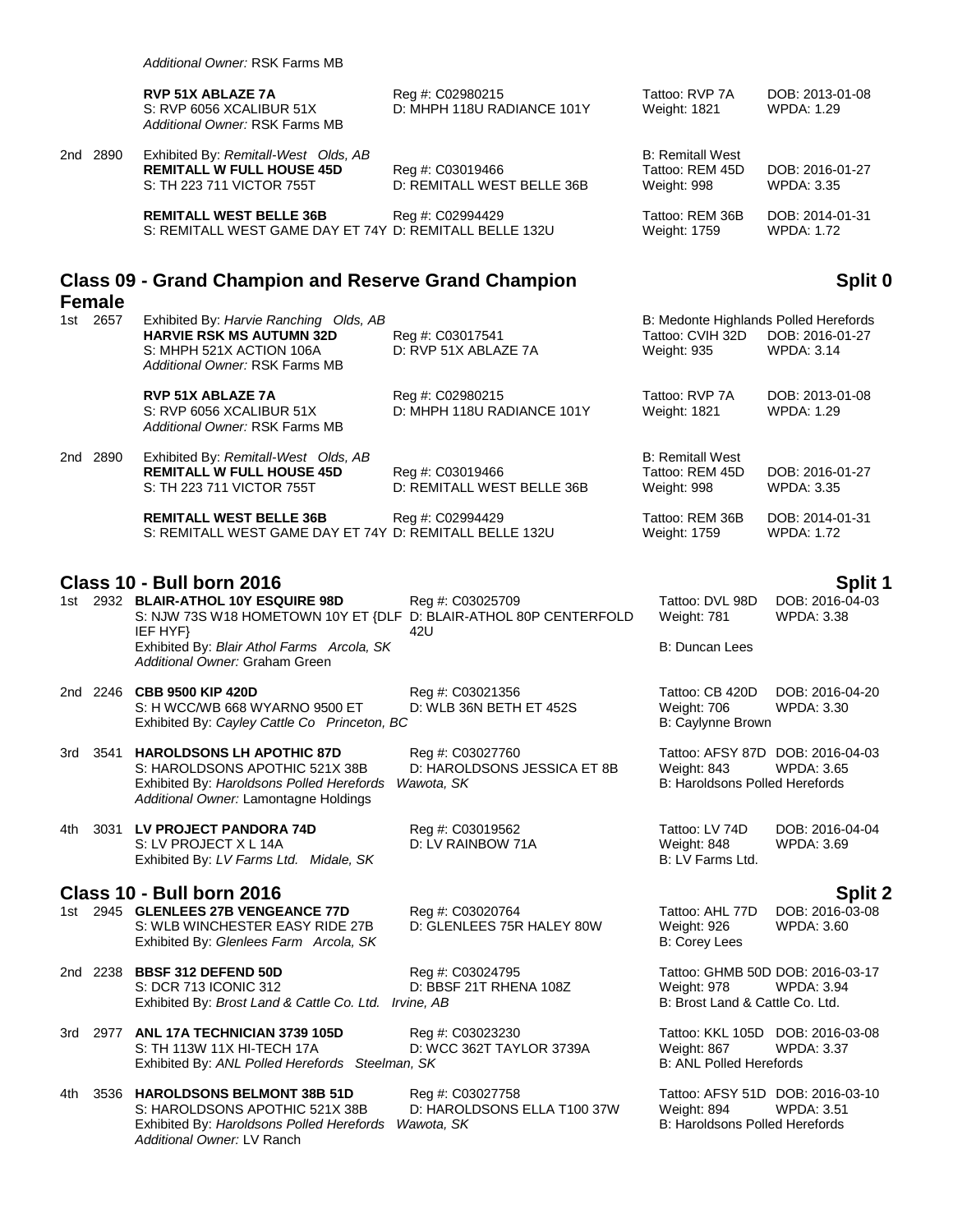| 5th  |          | 2415 SQUARE-D BOURBON 476D<br>S: NJW 51U 4037 DURAMAX 8X<br>Exhibited By: Square D Polled Herefords Langbank, SK<br>Additional Owner: Myles and Stephanie Jones | Reg #: C03024535<br>D: SQUARE-D ERIN 876S                           | Tattoo: SAZ 476D DOB: 2016-03-11<br>Weight: 772<br>B: James S Duke                       | <b>WPDA: 3.04</b>                    |
|------|----------|-----------------------------------------------------------------------------------------------------------------------------------------------------------------|---------------------------------------------------------------------|------------------------------------------------------------------------------------------|--------------------------------------|
|      |          | 3188 OSF MCCOY DISARONNO 152B 308D<br>S: GHC FALCON 152B<br>Exhibited By: O'Shea Farms Denfield Road, ON                                                        | Reg #: C03027508<br>D: OSF COLBI 139S ET 205U                       | Tattoo: OSF 308D DOB: 2016-03-08<br>Weight: 793<br>B: Jamie O'Shea                       | WPDA: 3.09                           |
|      |          | 3408 GRH 10X FREIGHT 24D<br>S: GRH 50S FACTOR 10X<br>Exhibited By: Greenridge Farms Fisher Branch, MB                                                           | Reg #: C03021468<br>D: GRH 19W CAROLE 35Y                           | Tattoo: RND 24D DOB: 2016-03-07<br><b>Weight: 925</b><br>B: Marvin & Kevin Stocki        | WPDA: 3.59                           |
|      |          | Class 10 - Bull born 2016                                                                                                                                       |                                                                     |                                                                                          | <b>Split 3</b>                       |
|      |          | 1st 3540 HAROLDSONS UPGRADE T100 33D<br>S: SHF TAHOE R117 T100<br>Exhibited By: Haroldsons Polled Herefords Wawota, SK                                          | Reg #: PC03024611<br>D: MOHICAN MISSEY 93W                          | Tattoo: AFSY 33D DOB: 2016-03-01<br>Weight: 954<br><b>B: Haroldsons Polled Herefords</b> | <b>WPDA: 3.61</b>                    |
|      |          | 2nd 2241 BBSF 312 DESIGN 34D<br>S: DCR 713 ICONIC 312<br>Exhibited By: Brost Land & Cattle Co. Ltd. Irvine, AB                                                  | Reg #: C03024790<br>D: BBSF W39 EDIE 2Y                             | Tattoo: GHMB 34D DOB: 2016-03-04<br>Weight: 928<br>B: Brost Land & Cattle Co. Ltd.       | WPDA: 3.56                           |
|      |          | 3rd 2922 BLAIR-ATHOL 10Y REUNION 36D<br>S: NJW 73S W18 HOMETOWN 10Y ET {DLF D: BLAIR-ATHOL 103 MONA 30U<br>IEF HYF}                                             | Reg #: C03022882                                                    | Tattoo: DVL 36D<br>Weight: 939                                                           | DOB: 2016-03-01<br>WPDA: 3.56        |
|      |          | Exhibited By: Blair Athol Farms Arcola, SK<br>Additional Owner: Jarrett Lees                                                                                    |                                                                     | B: Duncan Lees                                                                           |                                      |
|      | 4th 2927 | <b>BLAIR-ATHOL 10Y EXCALIBER 40D</b><br>S: NJW 73S W18 HOMETOWN 10Y ET {DLF D: BLAIR-ATHOL 161 GOLDEN EYE 77Y Weight: 907<br>IEF HYF}                           | Reg #: C03023964                                                    | Tattoo: DVL 40D                                                                          | DOB: 2016-03-03<br><b>WPDA: 3.46</b> |
|      |          | Exhibited By: Blair Athol Farms Arcola, SK<br>Additional Owner: Christin Dixon<br>Additional Owner: Kylee Dixon<br>Additional Owner: Jackson Lees               |                                                                     | B: Jeffrey Thomas Lees                                                                   |                                      |
| 5th  |          | 2919 C & T 308B DEKEYSER 19D<br>S: CBB SHAR-LO 719 SHAMELESS 308B<br>Exhibited By: C & T Cattle Co. Arcola, SK                                                  | Reg #: PC03025973<br>D: C & T 19R SPRITE 26W                        | Tattoo: TL 19D<br>Weight: 934<br><b>B: Chris Lees</b>                                    | DOB: 2016-03-03<br><b>WPDA: 3.56</b> |
| 6th  |          | 3112 HMS HI-CLIFFE DAVY JONES 27D<br>S: NJW 73S W18 HOMETOWN 10YET<br>Exhibited By: HMS Hi-Cliffe Outlook, SK                                                   | Reg #: C03021729<br>D: BLAIR-ATHOL CHANTILLY LACE 27B Weight: 1004  | Tattoo: HMS 27D<br><b>B: DUNCAN LEES</b>                                                 | DOB: 2016-03-03<br><b>WPDA: 3.83</b> |
|      |          | 3187 OSF MCCOY DOUBLEPLAY 152B 304D<br>S: GHC FALCON 152B<br>Exhibited By: O'Shea Farms Denfield Road, ON                                                       | Reg #: C03027507<br>D: OSF BY EXAMPLE 7Z 220B                       | Tattoo: OSF 304D DOB: 2016-03-04<br>Weight: 749<br>B: Jamie O'Shea                       | WPDA: 2.87                           |
|      |          | Class 10 - Bull born 2016                                                                                                                                       |                                                                     |                                                                                          | Split 4                              |
|      |          | 1st 3542 HAROLDSONS APOTHIC 38B ET 26D<br>S: HAROLDSONS APOTHIC 521X 38B<br>Exhibited By: Haroldsons Polled Herefords                                           | Reg #: C03028162<br>D: HAROLDSONS JESSICA ET 71A<br>Wawota, SK      | Tattoo: AFSY 26D DOB: 2016-02-26<br>Weight: 994<br><b>B: Haroldsons Polled Herefords</b> | <b>WPDA: 3.71</b>                    |
|      |          | 2nd 2324 <b>GHC BEACON 83D</b><br>S: ANL C HAR T100 TAHOE 86 ET 23B<br>Exhibited By: Crittenden Bros. Imperial, SK                                              | Reg #: C03020984<br>D: GHC MISS UNIQUE 15A                          | Tattoo: AKJA 83D DOB: 2016-02-25<br><b>Weight: 1009</b><br><b>B: Crittenden Bros</b>     | WPDA: 3.75                           |
| 3rd  | 2929     | <b>BLAIR-ATHOL 7B MAKE MY DAY 30D</b><br>S: REMITALL-W START ME UP ET 7B {DLF<br>IEF HYF}                                                                       | Reg #: C03022881<br>D: GHC MISS DEW ET 13Y {DLF IEF<br>HYP          | Tattoo: DVL 30D<br>Weight: 992                                                           | DOB: 2016-02-29<br>WPDA: 3.74        |
|      |          | Exhibited By: Blair Athol Farms Arcola, SK                                                                                                                      |                                                                     | B: Duncan Lees                                                                           |                                      |
| 4th  |          | 2322 GHC CAPITALIST 81D<br>S: SHF MANNING W18 Z22<br>Exhibited By: Crittenden Bros. Imperial, SK                                                                | Reg #: C03020983<br>D: ANL 409W RANDI 106U 70Z                      | Tattoo: AKJA 81D<br>Weight: 941<br><b>B: Crittenden Bros</b>                             | DOB: 2016-02-23<br><b>WPDA: 3.47</b> |
| 5th  |          | 2917 C & T 7B DOUBLE D 11D<br>S: REMITALL W START ME UP ET 7B<br>Exhibited By: C & T Cattle Co. Arcola, SK                                                      | Reg #: PC03025972<br>D: ANL P606 NORTHERN LADY 38X                  | Tattoo: TL 11D<br>Weight: 982<br><b>B: Chris Lees</b>                                    | DOB: 2016-02-26<br><b>WPDA: 3.66</b> |
| 6th. |          | 2130 HDB 3134 LOCO STUDO 305D<br>S: CHURCHILL STUD 3134A                                                                                                        | Reg #: C03025621<br>D: HDB 2U'S RUNNER 307Y {DLF, IEF, Weight: 1013 | Tattoo: HDB 305D DOB: 2016-02-23                                                         | <b>WPDA: 3.74</b>                    |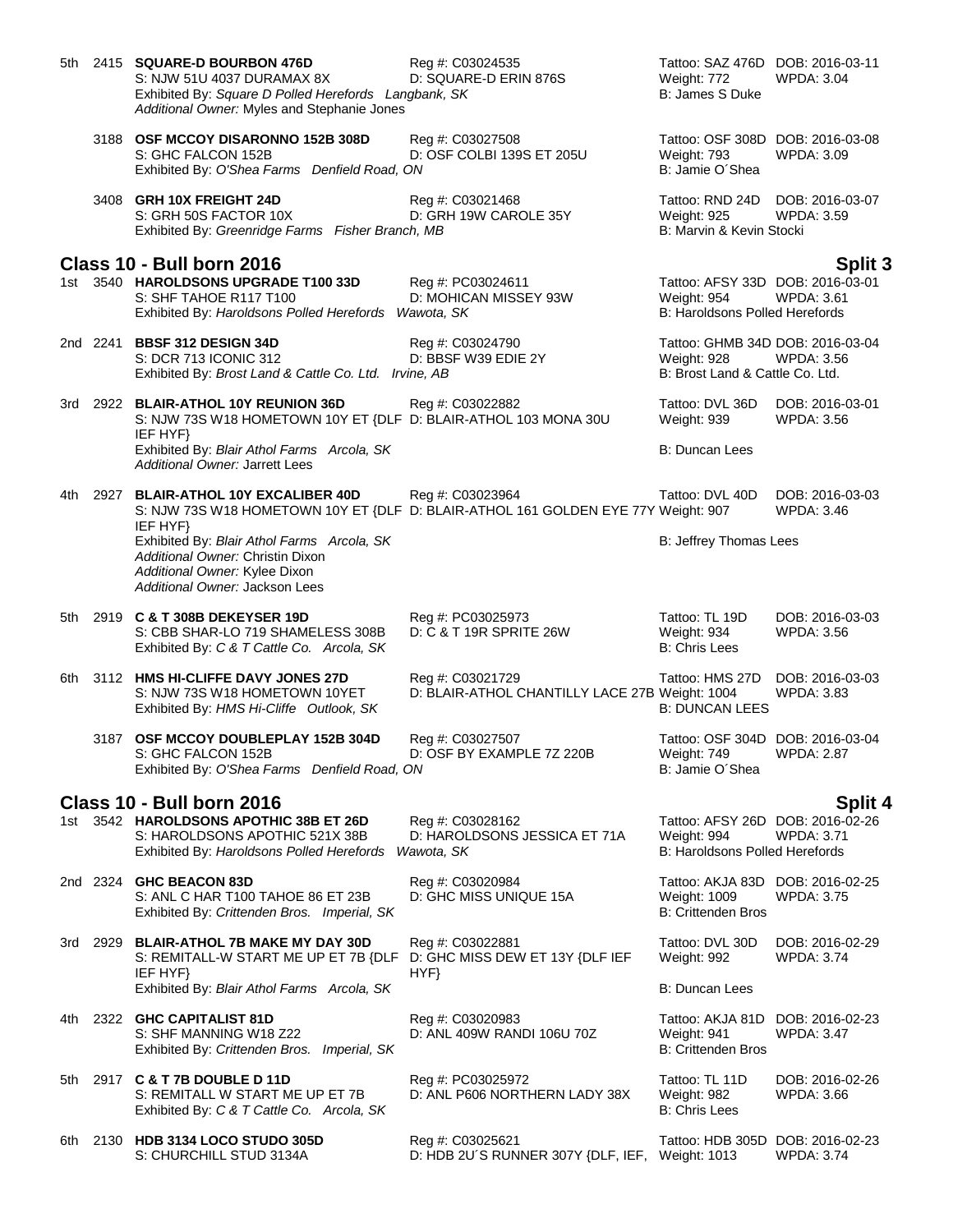### **Class 10 - Bull born 2016 Split 5** 1st 2937 **GLENLEES 14Z RECALL 16D** Reg #: C03021705 Tattoo: AHL 16D DOB: 2016-02-15 S: TH 512X 719T PLAYMAKER 14Z D: MOHICAN PLUS 44X Weight: 1087 WPDA: 3.90<br>
Exhibited By: Glenlees Farm Arcola, SK B: George Lees Exhibited By: Glenlees Farm Arcola, SK 2nd 2323 **GHC VISA 75D**<br>216-02-21 Reg #: C03020982 Tattoo: AKJA 75D DOB: 2016-02-21<br>21. S: ANL C HAR T100 TAHOE 86 ET 23B D: HAROLDSONS JVJ SARAH 521X 14Z Weight: 1012 WPDA: 3.71 D: HAROLDSONS JVJ SARAH 521X 14Z Weight: 1012<br>B: Crittenden Bros Exhibited By: Crittenden Bros. Imperial, SK 3rd 2973 **ANL 2447 CHANGER 52A 34D** Reg #: C03023242 **Tattoo: KKL 34D DOB: 2016-02-11**<br>S: H BK CCC SR GAME CHANGER ET D: ANL 425X CARLA 52A Weight: 981 WPDA: 3.47 S: H BK CCC SR GAME CHANGER ET D: ANL 425X CARLA 52A Weight: 981 WPD<br>Exhibited By: ANL Polled Herefords Steelman, SK B: ANL Polled Herefords Exhibited By: ANL Polled Herefords Steelman, SK 4th 3016 **MANCHESTER 39A ECLIPSE 629D** Reg #: C03025514 Tattoo: MAN 629D DOB: 2016-02-10 S: GLENLEES 68Y INDEED 39A D: JJPH 229Z STYLE 229Z Weight: 970 WPDA: 3.42 Exhibited By: *Manchester Polled Herefords Senlac, SK* B: Manchester Polled Herefords 5th 2330 **BCD 74Y GAME-ON ET 640D** Reg #: C03023206 Tattoo: BCDO 640D<br>Weight: 1128 S: REMITALL-WEST GAME DAY ET 74Y D: BCD 902 NINA 214Z Weight: 1128 WPDA: 4.13<br>
Exhibited By: Dallas, Brad Bowden, AB B: Brad Dallas B: Brad Dallas Exhibited By: Dallas, Brad Bowden, AB 6th 3017 **PCL 425X DENVER ET 20D** Reg #: C03024069 Tattoo: DAWM 20D DOB: 2016-02-14 S: TH 89T 743 UNTAPPED 425X ET D: HAROLDSON'S CARLA T100 27X Weight: 1049 Exhibited By: Phantom Creek Livestock Swift Current, SK B: Doug & Wanda Mann **Class 10 - Bull born 2016 Split 6** 1st 3535 **HAROLDSONS TOTEM 200Z 5D** Reg #: PC03023245 Tattoo: AFSY 5D DOB: 2016-0<br>S: CHURCHILL RED BULL 200Z D: BLAIRS NELLIE R117 ET 5B Weight: 995 WPDA: 3.49 D: BLAIRS NELLIE R117 ET 5B Weight: 995 WPDA: 3.49<br>Veronal SK B: Haroldsons Polled Herefords Exhibited By: *Haroldsons Polled Herefords Wawota, SK* 2nd 2167 **GOLDEN OAK DENALI 5D** Reg #: PC03022501 Tattoo: GO 5D DOB: 2016-02-02<br>S: AXA GOLDEN OAK EXCEED 704X D: BAR-H RITA 35W Weight: 1018 WPDA: 3.49 S: AXA GOLDEN OAK EXCEED 704X D: BAR-H RITA 35W Weight: 1018<br>Exhibited By: *Blairs.Aq Cattle Co. Lanigan, SK* BIG ATCH B: Golden Oak Exhibited By: *Blairs.Ag Cattle Co. Lanigan, SK* 3rd 2030 **TRIPLE A 028X DODGE 1D** Reg #: C03025954 Tattoo: LRA 1D DOB: 2016-02-01 S: CHURCHILL SENSATION 028X D: TRIPLE-A 2059 BABE 1B (LRA 1B) Weight: 902 WPDA: 3.08<br>Exhibited By: Triple A Herefords Moose Jaw, SK B: Luke Andrews Exhibited By: Triple A Herefords Moose Jaw, SK 4th 3115 **HMS HI-CLIFFE 10Y DRACO 134D** Reg #: C03021724 Tattoo: HMS 134D DOB: 2016-02-09 S: NJW 73S W18 HOMETOWN 10Y ET D: SHPH 66W MAGIE 134Z Weight: 1109 WPDA: 3.89 Exhibited By: *HMS Hi-Cliffe Outlook, SK* B: HMS Hi-Cliffe 5th 3013 **MANCHESTER 39A RUSH 638D** Reg #: C03025507 Tattoo: MAN 638D DOB: 2016-02-09 S: GLENLEES 68Y INDEED 39A D: JJPH MOLLY 522R 738T Weight: 982 WPDA: 3.45 Exhibited By: *Manchester Polled Herefords Senlac, SK* B: Manchester Polled Herefords 6th 3160 **MCCOY A191 INTEGRITY ET 23D** Reg #: C03024946 **Tattoo: ZTM 23D DOB: 2016-02-03**<br>S: SHF ALL STAR 42X A191 D: MCCOY 49S KALLA 61W Weight: 1056 WPDA: 3.63 S: SHF ALL STAR 42X A191 D: MCCOY 49S KALLA 61W Weight: 1056 Exhibited By: *McCoy Cattle Co. Milestone, SK* B: Criittenden Bros 7th 3487 **KW DIEGO 10D** Reg #: C03022793 Tattoo: KKW 10D DOB: 2016-02-02 S: NJW 73S W18 HOMEGROWN 8Y ET D: LV 1S ULTIMA 152R T 10U Weight: 918 WPDA: 3.14 Exhibited By: *Webber Farms Midale, SK* B: Kelly Webber B: Kelly Webber 8th 2133 **WMB 106A KING BOB 101D**<br>S: MHPH 521X ACTION 106A {DLF, IEF, D: WMB 485T'S JOY 117A Weight: 1089 WPDA: 3.69 S: MHPH 521X ACTION 106A {DLF, IEF, HYF} D: WMB 485T'S JOY 117A Exhibited By: *Bieber Herefords Wolseley, SK* B: Walter Bieber **Class 10 - Bull born 2016 Split 7** 1st 3294 **TCF 305A STACKED 609D** Req #: C03019469 Req 7 Tattoo: THR 609D DOB: 2016-01-16 S: TCF JVJ 11X THE GOODS 305A D: GHC MIS DEW 185U Weight: 1031 WPDA: 3.34<br>
Exhibited By: The Cliffs Farm Saskatoon, SK Exhibited By: The Cliffs Farm Saskatoon, SK

2nd 2897 **REMITALL W SWEET DEAL ET 12D** Reg #: C03023049 Tattoo: REM 12D DOB: 2016-01-16 S: REMITALL W GD WATERLOO ET 12B Exhibited By: *Remitall-West Olds, AB* B: Remitall West

*Additional Owner:* Standard Hill Livestock

DOB: 2016-02-21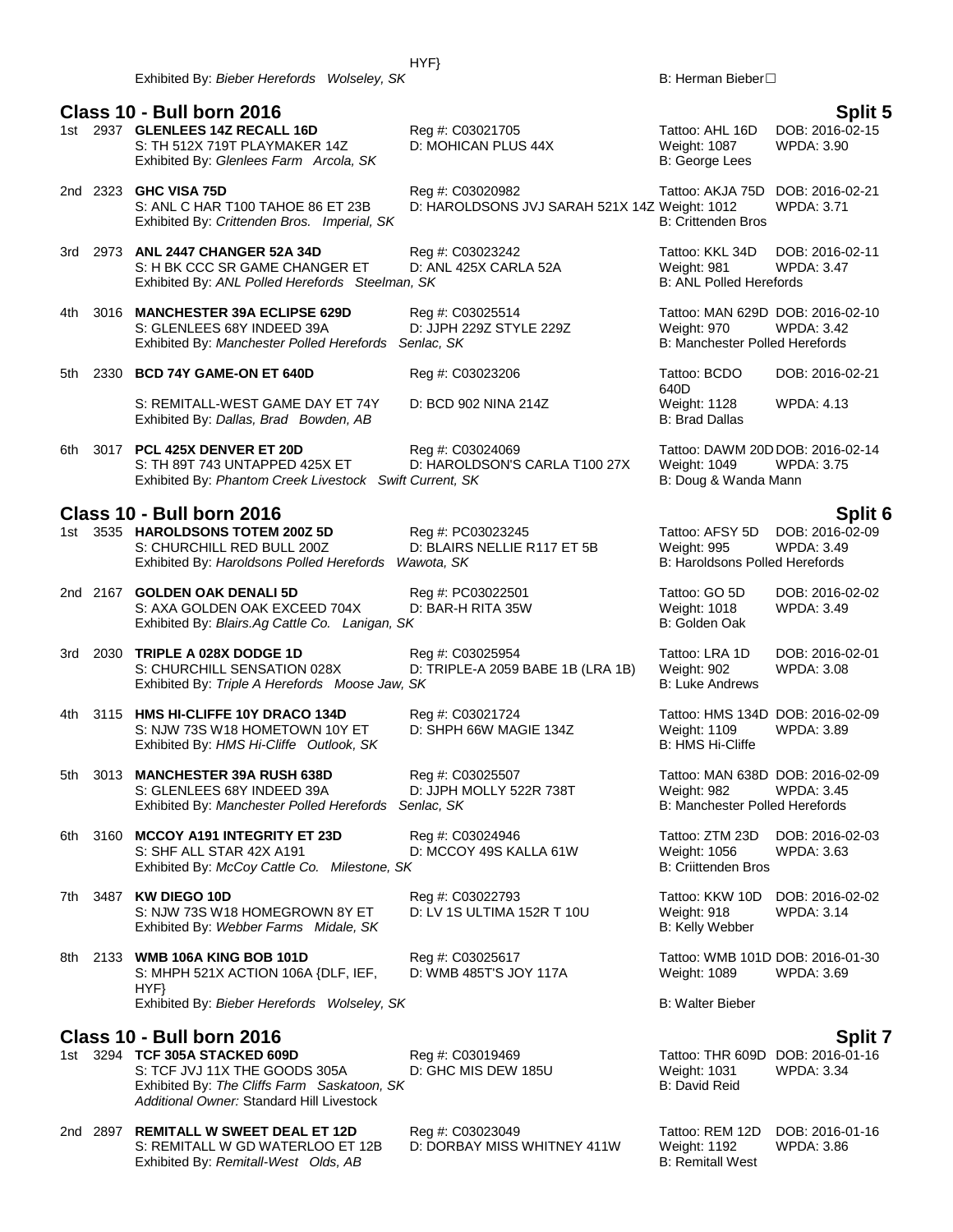*Additional Owner:* Gunn Developments, Australia

| 3rd - |      | 3183 XLP OATHKEEPER ET 55D<br>S: TH 89T 743 UNTAPPED 425X ET<br>Exhibited By: Lone Pine Cattle Services Vibank, SK<br>Additional Owner: Velvetvue Polled Herefords | Reg #: C03027039<br>D: XLP 101S REESE 500Y      | Tattoo: XLP 55D DOB: 2016-01-17<br>Weight: 1164<br><b>B: Lone Pine Cattle Services</b> | <b>WPDA: 3.78</b>                    |
|-------|------|--------------------------------------------------------------------------------------------------------------------------------------------------------------------|-------------------------------------------------|----------------------------------------------------------------------------------------|--------------------------------------|
| 4th   |      | 3010 MANCHESTER 106A REBEL 634D<br>S: MHPH 521X ACTION 106A<br>Exhibited By: Manchester Polled Herefords Senlac, SK                                                | Reg #: C03025511<br>D: JJPH 397Y 36N WANDA 934W | Tattoo: MAN 634D DOB: 2016-01-26<br>Weight: 938<br>B: Manchester Polled Herefords      | <b>WPDA: 3.14</b>                    |
| 5th   |      | 3489 KW TOXIC 152D<br>S: NJW 73S W18 HOMEGROWN 8Y ET<br>Exhibited By: Webber Farms Midale, SK                                                                      | Reg #: C03023202<br>D: LV WANDA T 152A          | Tattoo: KRW 152D DOB: 2016-01-25<br>Weight: 948<br><b>B: Kriselly Webber</b>           | <b>WPDA: 3.16</b>                    |
| 6th   | 3175 | MHPH 17A DEPUTY 126D                                                                                                                                               | Reg #: C03021612                                | Tattoo: MHPH<br>126D                                                                   | DOB: 2016-01-26                      |
|       |      | S: TH 113W 11X HI-TECH 17A<br>Exhibited By: Lone Pine Cattle Services<br>Additional Owner: KLR Polled Herefords                                                    | D: XLP 101S REESE 500B<br>Vibank, SK            | Weight: 1024<br>B: Medonte Highlands Polled Herefor                                    | <b>WPDA: 3.42</b>                    |
|       |      | 2176 BLAIRS OUTCROSS 18U ET 705D<br>S: GOLDEN OAK OUTCROSS 18U<br>Exhibited By: Blairs.Ag Cattle Co. Lanigan, SK                                                   | Reg #: C03026279<br>D: BAR-H RITA               | Tattoo: BC 705D<br>Weight: 1080<br>B: Golden Oak                                       | DOB: 2016-01-29<br><b>WPDA: 3.65</b> |
|       |      | 3598 WJP MVP DISCOVERY 16D<br>S: GH 8052 MVP 67Y<br>Exhibited By: Hirsche Herefords and Angus LTD High River, AB                                                   | Reg #: C03023161<br>D: GH UPTOWN DESTINY 25A    | Tattoo: WJP 16D<br>Weight: 1143<br>B: Billy Paul                                       | DOB: 2016-01-07<br><b>WPDA: 3.59</b> |

### **Class 11 - Junior Division Calf Champion and Reserve Calf Champion Bull**

1st 3540 **HAROLDSONS UPGRADE T100 33D** Reg #: PC03024611 Tattoo: AFSY 33D DOB: 2016-03-01 S: SHF TAHOE R117 T100 D: MOHICAN MISSEY 93W Weight: 954 WPDA: 3.61 Exhibited By: *Haroldsons Polled Herefords Wawota, SK* B: Haroldsons Polled Herefords

2nd 2945 **GLENLEES 27B VENGEANCE 77D** Reg #: C03020764 Tattoo: AHL 77D DOB: 2016-03-08 S: WLB WINCHESTER EASY RIDE 27B D: GLENLEES 75R HALEY 80W Weight: 926 WPDA: 3.60 Exhibited By: *Glenlees Farm Arcola, SK* B: Corey Lees

# **Class 12 - Senior Division Calf Champion and Reserve Calf Champion Bull**

| 1st | 3535 HAROLDSONS TOTEM 200Z 5D                        | Reg #: PC03023245     |
|-----|------------------------------------------------------|-----------------------|
|     | S: CHURCHILL RED BULL 200Z                           | D: BLAIRS NELLIE R117 |
|     | Exhibited By: Haroldsons Polled Herefords Wawota, SK |                       |
|     |                                                      |                       |

2nd 3542 **HAROLDSONS APOTHIC 38B ET 26D** Reg #: C03028162 Tattoo: AFSY 26D DOB: 2016-02-26 S: HAROLDSONS APOTHIC 521X 38B D: HAROLDSONS JESSICA ET 71A Weight: 994 WPDA: 3.71 Exhibited By: *Haroldsons Polled Herefords Wawota, SK* B: Haroldsons Polled Herefords

## **Class 13 - Bull born 2015 Split 1**

| 1st | 2940 BNC 201A DIAMOND JIM 102C                |      |
|-----|-----------------------------------------------|------|
|     | S: BNC W18 FEILD MARSHAL 201A                 | D: E |
|     | Exhibited By: Glenlees Farm Arcola, SK        |      |
|     | Additional Owner: Ron Schmidt, Iowa           |      |
|     | Additional Owner: Micheal Caley Sr., Illinois |      |
|     |                                               |      |

2nd 3050 **MHPH MH 10Y CHASE ET 221C** Reg #: C03009471 Tattoo: MHPH

SINC 303X DIAMOND LIL 102A Weight: 1968

S: NJW 73S W18 HOMETOWN 10Y ET D: MHPH 301W DAINTY 205Y Weight: 2101 WPDA: 3.29

- Exhibited By: *Medonte Highlands Polled Herefords Mississauga, ON* B: MHPH 3rd 2936 **BLAIR-ATHOL 10Y HOMERUN 24C** Reg #: C03009517 Tattoo: DVL 24C DOB: 2015-02-27
	- S: NJW 73S W18 HOMETOWN 10Y ET {DLF D: HAROLDSON´S WLC68M KATRINA IEF HYF} 33P {DLF IEF HYF} Exhibited By: *Blair Athol Farms Arcola, SK* B: Jeffrey Thomas Lees *Additional Owner:* Charlton Farms

4th 2985 **MLL 106A ANARCHY ET 365C** Reg #: C03010037 Tattoo: MLL 365C DOB: 2015-02-18

DOB: 2016-01-26 Polled Herefords

## **Split 0**

## **Split 0**

Tattoo: AFSY 5D DOB: 2016-02-09 ET 5B Weight: 995 WPDA: 3.49 B: Haroldsons Polled Herefords

1st 2940 **BNC 201A DIAMOND JIM 102C** Reg #: C03017141 Tattoo: BN 102C DOB: 2015-03-08 **B: BNC Polled Herefords** 

> 221C DOB: 2015-02-21

> Weight: 1740 WPDA: 2.75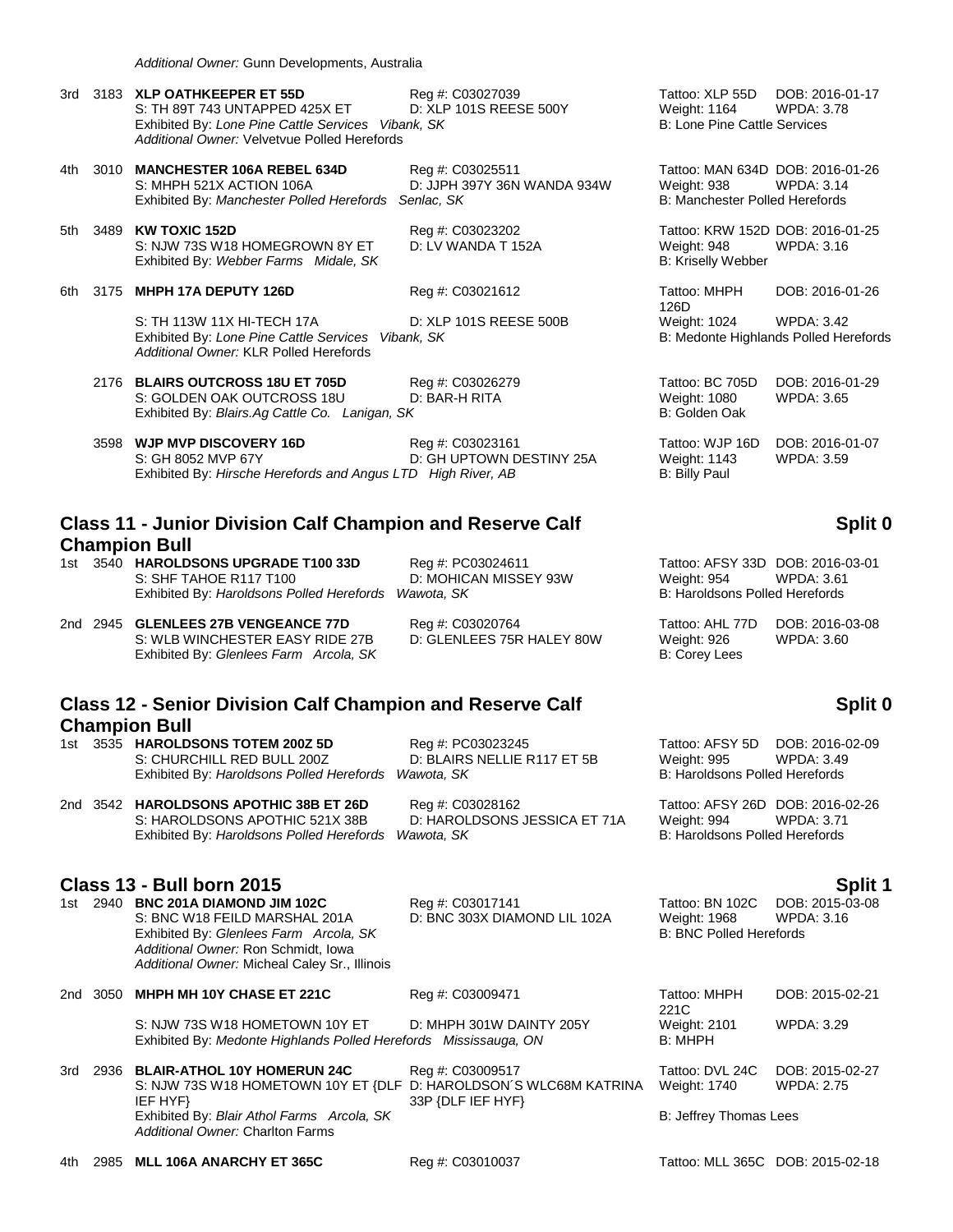|                                             |      | S: MHPH 521X ACTION 106A<br>Exhibited By: Lohner Herefords Kipling, SK                                                                                                                                                                                                      | D: MJT 9N HARMONY 117R                                          | Weight: 1956<br><b>B: Matthew Lohner</b>                                    | <b>WPDA: 3.05</b>                                     |  |
|---------------------------------------------|------|-----------------------------------------------------------------------------------------------------------------------------------------------------------------------------------------------------------------------------------------------------------------------------|-----------------------------------------------------------------|-----------------------------------------------------------------------------|-------------------------------------------------------|--|
|                                             |      | 5th 3110 HMS HICLIFFE 305A COMMANDO 64C<br>S: TCF JVJ 11X THE GOODS 305A<br>Exhibited By: HMS Hi-Cliffe Outlook, SK                                                                                                                                                         | Reg #: C03008302<br>D: HI-CLIFFE XCEL 64X                       | Tattoo: HMS 64C<br>Weight: 2089<br><b>B: HMS Hi-Cliffe</b>                  | DOB: 2015-02-08<br><b>WPDA: 3.21</b>                  |  |
|                                             |      | <b>Class 13 - Bull born 2015</b><br>1st 2893 REMITALL W RIO LOBO ET 26C<br>S: NJW 73S W18 HOMETOWN 10Y ET<br>Exhibited By: Remitall-West Olds, AB<br>Additional Owner: Wascana Cattle Co., SK.                                                                              | Reg #: C03011374<br>D: REMITALL MARVEL 78T                      | Tattoo: REM 26C<br><b>Weight: 2150</b><br><b>B: Remitall West</b>           | <b>Split 2</b><br>DOB: 2015-02-03<br>WPDA: 3.28       |  |
|                                             |      | 2nd 3592 ELM-LODGE CHEROKEE 14C<br>S: TH 75J 243R BAILOUT 144U ET<br>Exhibited By: Indian River Cattle Company<br>Additional Owner: JDL Cattle Co.<br>Additional Owner: D&S Livestock<br>Additional Owner: Grosvenor Farm<br>Additional Owner: Kemp Family Livestock        | Reg #: C03007397<br>D: ELM-LODGE ZANITA 12Z<br>Indian River, ON | Tattoo: TAX 14C<br>Weight: 2016<br><b>B: Grant Elmhirst</b>                 | DOB: 2015-01-15<br>WPDA: 2.99                         |  |
|                                             |      | 3rd 3009 REMITALL-W GD LAWLESS ET 37C<br>S: NJW 73S W18 HOMETOWN 10Y ET<br>Exhibited By: Manchester Polled Herefords                                                                                                                                                        | Reg #: C03009434<br>D: REMITALL MARVEL 78T<br>Senlac, SK        | Tattoo: REM 37C<br>Weight: 1897<br><b>B: Remitall West Polled Herefords</b> | DOB: 2015-02-07<br><b>WPDA: 2.91</b>                  |  |
| 4th                                         |      | 2823 REMITALL-W 50 SHADES ET 12C<br>S: BOYD BANKER 0015 ET<br>Exhibited By: Double J Polled Herefords Maidstone, SK<br>Additional Owner: Jay Holmes, Semans, Sk<br>Additional Owner: Remitall West Polled Herefords, Olds, AB                                               | Reg #: C03009427<br>D: REMITALL MARVEL 78T                      | Tattoo: REM 12C<br>Weight: 2030<br><b>B: Remitall West Polled Herefords</b> | DOB: 2015-01-30<br><b>WPDA: 3.08</b>                  |  |
| 5th                                         |      | 3179 XLP ACTION TIME 721C<br>S: ANL A XLP ACTION ET 75Z<br>Exhibited By: Lone Pine Cattle Services Vibank, SK<br>Additional Owner: GWG Polled Herefords                                                                                                                     | Reg #: C03009597<br>D: XLP 002 NIGHTINGALE ET 721U              | Weight: 1843<br><b>B: Lone Pine Cattle Services</b>                         | Tattoo: XLP 721C DOB: 2015-01-28<br><b>WPDA: 2.78</b> |  |
| 6th                                         |      | 3029 LV THE GAMBLER 3C<br>S: TH 71U 719T MR HEREFORD 11X<br>Exhibited By: LV Farms Ltd. Midale, SK                                                                                                                                                                          | Reg #: C03005743<br>D: LV 1S ROBERTA 55R 1W                     | Tattoo: LV 3C<br>Weight: 1875<br>B: LV Farms Ltd.                           | DOB: 2015-01-11<br><b>WPDA: 2.76</b>                  |  |
|                                             |      | <b>Class 14 - Junior Champion and Reserve Junior Champion Bull</b><br>1st 2940 BNC 201A DIAMOND JIM 102C<br>S: BNC W18 FEILD MARSHAL 201A<br>Exhibited By: Glenlees Farm Arcola, SK<br>Additional Owner: Ron Schmidt, Iowa<br>Additional Owner: Micheal Caley Sr., Illinois | Reg #: C03017141<br>D: BNC 303X DIAMOND LIL 102A                | Tattoo: BN 102C<br><b>Weight: 1968</b><br><b>B: BNC Polled Herefords</b>    | Split 0<br>DOB: 2015-03-08<br>WPDA: 3.16              |  |
|                                             |      | 2nd 2893 REMITALL W RIO LOBO ET 26C<br>S: NJW 73S W18 HOMETOWN 10Y ET<br>Exhibited By: Remitall-West Olds, AB<br>Additional Owner: Wascana Cattle Co., SK.                                                                                                                  | Reg #: C03011374<br>D: REMITALL MARVEL 78T                      | Tattoo: REM 26C<br>Weight: 2150<br><b>B: Remitall West</b>                  | DOB: 2015-02-03<br><b>WPDA: 3.28</b>                  |  |
| <b>Class 15 - Bull born 2014</b><br>Split 1 |      |                                                                                                                                                                                                                                                                             |                                                                 |                                                                             |                                                       |  |
|                                             |      | 1st 2888 REMITALL W GD WATERLOO ET 12B<br>S: YALGOO BOULDER Z250<br>Exhibited By: Remitall-West Olds, AB<br>Additional Owner: Glenrose Polled Herefords, AB.                                                                                                                | Reg #: C02997206<br>D: MERAWAH SHAMROCK C130                    | Tattoo: REM 12B<br>Weight: 2479<br>B: Merawah, Murphy Ridge, Majestic       | DOB: 2014-01-24<br><b>WPDA: 2.40</b>                  |  |
|                                             |      | 2nd 3270 BBSF 465Y BROKER 68B<br>S: SQARE-D JOHN WAYNE 465Y<br>Exhibited By: Glenrose Polled Herefords Camrose, AB                                                                                                                                                          | Reg #: C02997674<br>D: BBSF 303T NOLA 63Y                       | <b>Weight: 2451</b><br>B: Brost Land & Cattle                               | Tattoo: GHMB 68B DOB: 2014-03-12<br>WPDA: 2.49        |  |
| 3rd                                         | 3400 | <b>K-COW BRIER 280B</b>                                                                                                                                                                                                                                                     | Reg #: C02994404                                                | Tattoo: KJWW<br>280B                                                        | DOB: 2014-02-25                                       |  |
|                                             |      | S: MSU TCF REVOLOUTION 4R<br>Exhibited By: K-Cow Ranch Elk Point, AB                                                                                                                                                                                                        | D: LAKEFORD 56M HANNAH 280T                                     | <b>Weight: 2272</b><br>B: K-Cow Ranch                                       | WPDA: 2.27                                            |  |
| 4th.                                        |      | 2758 XLP 75Z KELSEY 55B<br>S: ANL A XLP ACTION ET 75Z<br>Exhibited By: Mission Ridge Herefords Raymore, SK                                                                                                                                                                  | Reg #: C02996719<br>D: XLP 101S REESE 5Y                        | Tattoo: XLP 55B<br>Weight: 2633<br><b>B: Lone Pine Cattle</b>               | DOB: 2014-03-03<br>WPDA: 2.65                         |  |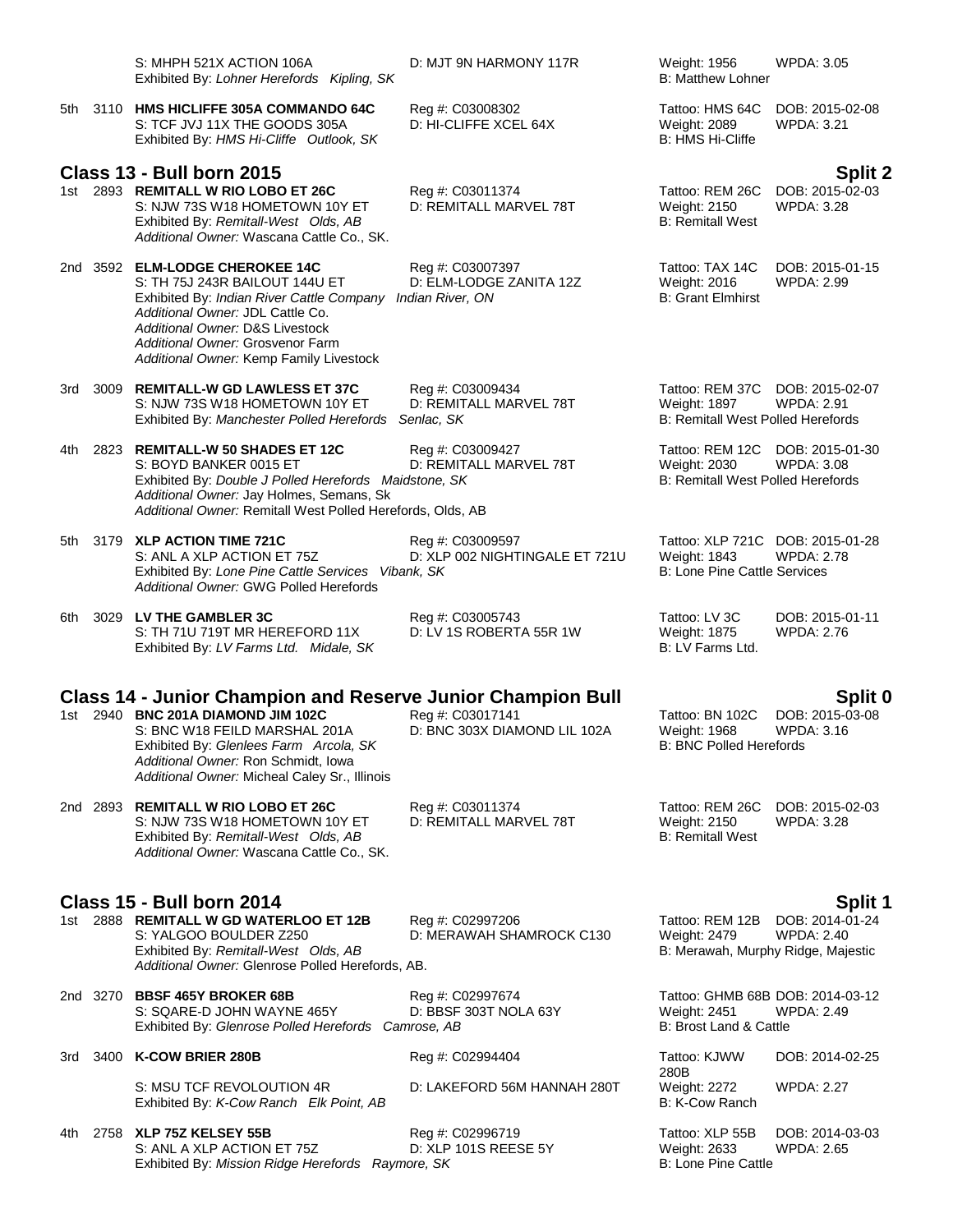2976 **Breeder´s Herd**

| 5th         | 3182 XLP KPH LCPH TRIBUTE ET 707B<br>S: GHC PREMIER 152M<br>Exhibited By: Lone Pine Cattle Services Vibank, SK<br>Additional Owner: Kirby Polled Herefords<br>Additional Owner: Little Creek Polled Herefords       | Reg #: C03002217<br>D: CIRCLE-D 832W WILMA 19F   | Weight: 2590<br>B: Harvey Duke                                               | Tattoo: LPK 707B DOB: 2014-01-17<br>WPDA: 2.50        |
|-------------|---------------------------------------------------------------------------------------------------------------------------------------------------------------------------------------------------------------------|--------------------------------------------------|------------------------------------------------------------------------------|-------------------------------------------------------|
| 6th         | 2416 SQUARE-D CENTURY 957B<br>S: NJW 73S W18 HOMEGROWN 8Y ET<br>Exhibited By: Square D Polled Herefords Langbank, SK<br>Additional Owner: Kootenay Polled Herefords<br>Additional Owner: North Bluff Farms Inc      | Reg #: C02998744<br>D: SQUARE-D JAEDEN 257P      | <b>Weight: 2428</b><br>B: James S Duke                                       | Tattoo: SAZ 957B DOB: 2014-03-05<br><b>WPDA: 2.45</b> |
| 7th         | 2248 CBB SHAR-LO SHAMELESS 308B<br>S: TH 122 711 VICTOR 719T<br>Exhibited By: Cayley Cattle Co Princeton, BC<br>Additional Owner: Wyatt Farms, Arrowwood, AB<br>Additional Owner: Shar-Lo Farms, Public Landing, NB | Reg #: C02994425<br>D: CB 122L LADY B 222Z       | Tattoo: CB 308B<br><b>Weight: 2469</b><br>B: Caylynne Brown                  | DOB: 2014-03-08<br><b>WPDA: 2.50</b>                  |
| 8th         | 2070 NCX BAZINGA 19B<br>S: NCX ZORRO 730Z<br>Exhibited By: NCX Polled Herefords Brosseau, AB                                                                                                                        | Reg #: C02994388<br>D: NCX MISS ZIPPETTE 19Z     | Tattoo: NCX 19B<br><b>Weight: 2509</b><br>B: Gabrielle Cheremshynski         | DOB: 2014-03-04<br><b>WPDA: 2.53</b>                  |
|             | <b>Class 16 - Senior Champion and Reserve Senior Champion Bull</b>                                                                                                                                                  |                                                  |                                                                              | Split 0                                               |
|             | 1st 2888 REMITALL W GD WATERLOO ET 12B<br>S: YALGOO BOULDER Z250<br>Exhibited By: Remitall-West Olds, AB<br>Additional Owner: Glenrose Polled Herefords, AB.                                                        | Reg #: C02997206<br>D: MERAWAH SHAMROCK C130     | Tattoo: REM 12B<br><b>Weight: 2479</b><br>B: Merawah, Murphy Ridge, Majestic | DOB: 2014-01-24<br><b>WPDA: 2.40</b>                  |
|             | 2nd 3270 BBSF 465Y BROKER 68B<br>S: SQARE-D JOHN WAYNE 465Y<br>Exhibited By: Glenrose Polled Herefords Camrose, AB                                                                                                  | Reg #: C02997674<br>D: BBSF 303T NOLA 63Y        | Weight: 2451<br>B: Brost Land & Cattle                                       | Tattoo: GHMB 68B DOB: 2014-03-12<br>WPDA: 2.49        |
|             | <b>Class 17 - Grand Champion and Reserve Grand Champion Bull</b>                                                                                                                                                    |                                                  |                                                                              | Split 0                                               |
|             | 1st 2940 BNC 201A DIAMOND JIM 102C<br>S: BNC W18 FEILD MARSHAL 201A<br>Exhibited By: Glenlees Farm Arcola, SK<br>Additional Owner: Ron Schmidt, Iowa<br>Additional Owner: Micheal Caley Sr., Illinois               | Reg #: C03017141<br>D: BNC 303X DIAMOND LIL 102A | Tattoo: BN 102C<br>Weight: 1968<br><b>B: BNC Polled Herefords</b>            | DOB: 2015-03-08<br><b>WPDA: 3.16</b>                  |
|             | 2nd 2888 REMITALL W GD WATERLOO ET 12B<br>S: YALGOO BOULDER Z250<br>Exhibited By: Remitall-West Olds, AB<br>Additional Owner: Glenrose Polled Herefords, AB.                                                        | Reg #: C02997206<br>D: MERAWAH SHAMROCK C130     | Tattoo: REM 12B<br>Weight: 2479<br>B: Merawah, Murphy Ridge, Majestic        | DOB: 2014-01-24<br><b>WPDA: 2.40</b>                  |
|             | Class 18 - Breeder's Herd                                                                                                                                                                                           |                                                  |                                                                              | <b>Split 1</b>                                        |
| 2896<br>1st | Breeder's Herd<br>Exhibited By: Remitall-West Olds, AB                                                                                                                                                              |                                                  |                                                                              |                                                       |
| 2nd 3178    | Breeder's Herd<br>Exhibited By: Lone Pine Cattle Services Vibank, SK                                                                                                                                                |                                                  |                                                                              |                                                       |
| 2244        | Breeder's Herd<br>Exhibited By: Cayley Cattle Co Princeton, BC                                                                                                                                                      |                                                  |                                                                              |                                                       |
| 2412        | Breeder's Herd<br>Exhibited By: Square D Polled Herefords Langbank, SK                                                                                                                                              |                                                  |                                                                              |                                                       |
| 2715        | Breeder's Herd<br>Exhibited By: Hirsche Herefords and Angus LTD High River, AB                                                                                                                                      |                                                  |                                                                              |                                                       |
| 2931        | Breeder's Herd<br>Exhibited By: Blair Athol Farms Arcola, SK                                                                                                                                                        |                                                  |                                                                              |                                                       |
| 2980        | Breeder's Herd<br>Exhibited By: ANL Polled Herefords Steelman, SK                                                                                                                                                   |                                                  |                                                                              |                                                       |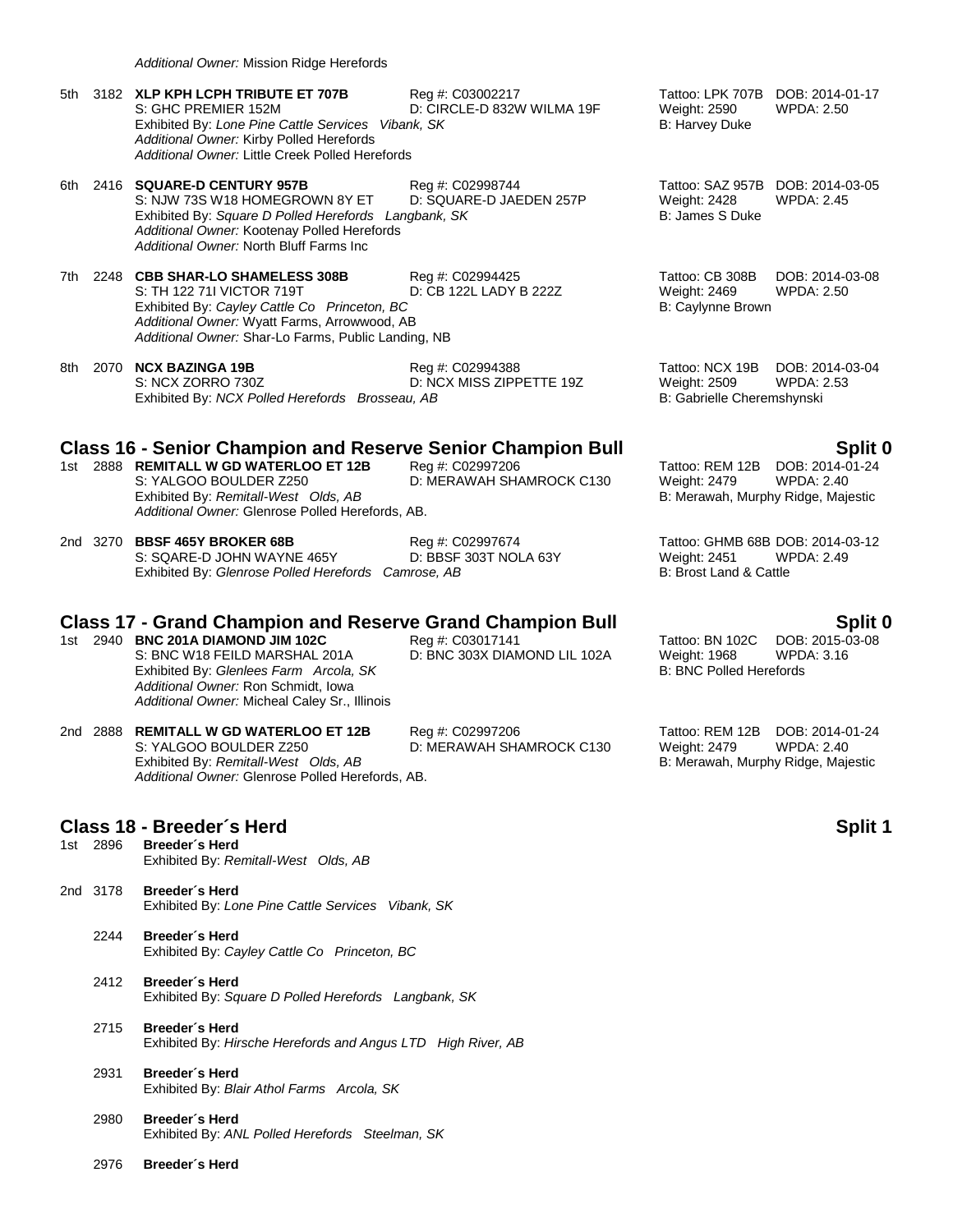Exhibited By: *ANL Polled Herefords Steelman, SK*

| 3052 | Breeder´s Herd                                                   |  |  |
|------|------------------------------------------------------------------|--|--|
|      | Exhibited By: Medonte Highlands Polled Herefords Mississauga, ON |  |  |

- 3116 **Breeder´s Herd** Exhibited By: *HMS Hi-Cliffe Outlook, SK*
- 3376 **Breeder´s Herd** Exhibited By: *Copper Creek Ranch Princeton, BC*
- 3538 **Breeder´s Herd** Exhibited By: *Haroldsons Polled Herefords Wawota, SK*

### **Class 19 - Get-of-Sire Split 1**

- 1st 3532 **Get-of-Sire** Exhibited By: *Haroldsons Polled Herefords Wawota, SK*
- 2nd 3296 **Get-of-Sire** Exhibited By: *The Cliffs Farm Saskatoon, SK*
- 3rd 3186 **Get-of-Sire** Exhibited By: *Lone Pine Cattle Services Vibank, SK*
	- 2163 **Get-of-Sire** Exhibited By: *Blairs.Ag Cattle Co. Lanigan, SK*
	- 2708 **Get-of-Sire** Exhibited By: *Hirsche Herefords and Angus LTD High River, AB*
	- 2892 **Get-of-Sire** Exhibited By: *Remitall-West Olds, AB*
	- 2925 **Get-of-Sire** Exhibited By: *Blair Athol Farms Arcola, SK*
	- 2972 **Get-of-Sire** Exhibited By: *ANL Polled Herefords Steelman, SK*
	- 3049 **Get-of-Sire** Exhibited By: *Medonte Highlands Polled Herefords Mississauga, ON*
	- 3109 **Get-of-Sire** Exhibited By: *HMS Hi-Cliffe Outlook, SK*
	- 3384 **Get-of-Sire** Exhibited By: *Copper Creek Ranch Princeton, BC*

### **Class 20 - Junior Get-of-Sire Split 1**

- 1st 3543 **Junior Get-of-Sire** Exhibited By: *Haroldsons Polled Herefords Wawota, SK* 2179 **Junior Get-of-Sire** Exhibited By: *Blairs.Ag Cattle Co. Lanigan, SK* 2234 **Junior Get-of-Sire** Exhibited By: *Brost Land & Cattle Co. Ltd. Irvine, AB* 2409 **Junior Get-of-Sire** Exhibited By: *Square D Polled Herefords Langbank, SK* 2887 **Junior Get-of-Sire** Exhibited By: *Remitall-West Olds, AB*
	- 2934 **Junior Get-of-Sire** Exhibited By: *Blair Athol Farms Arcola, SK*
	- 2979 **Junior Get-of-Sire** Exhibited By: *ANL Polled Herefords Steelman, SK*